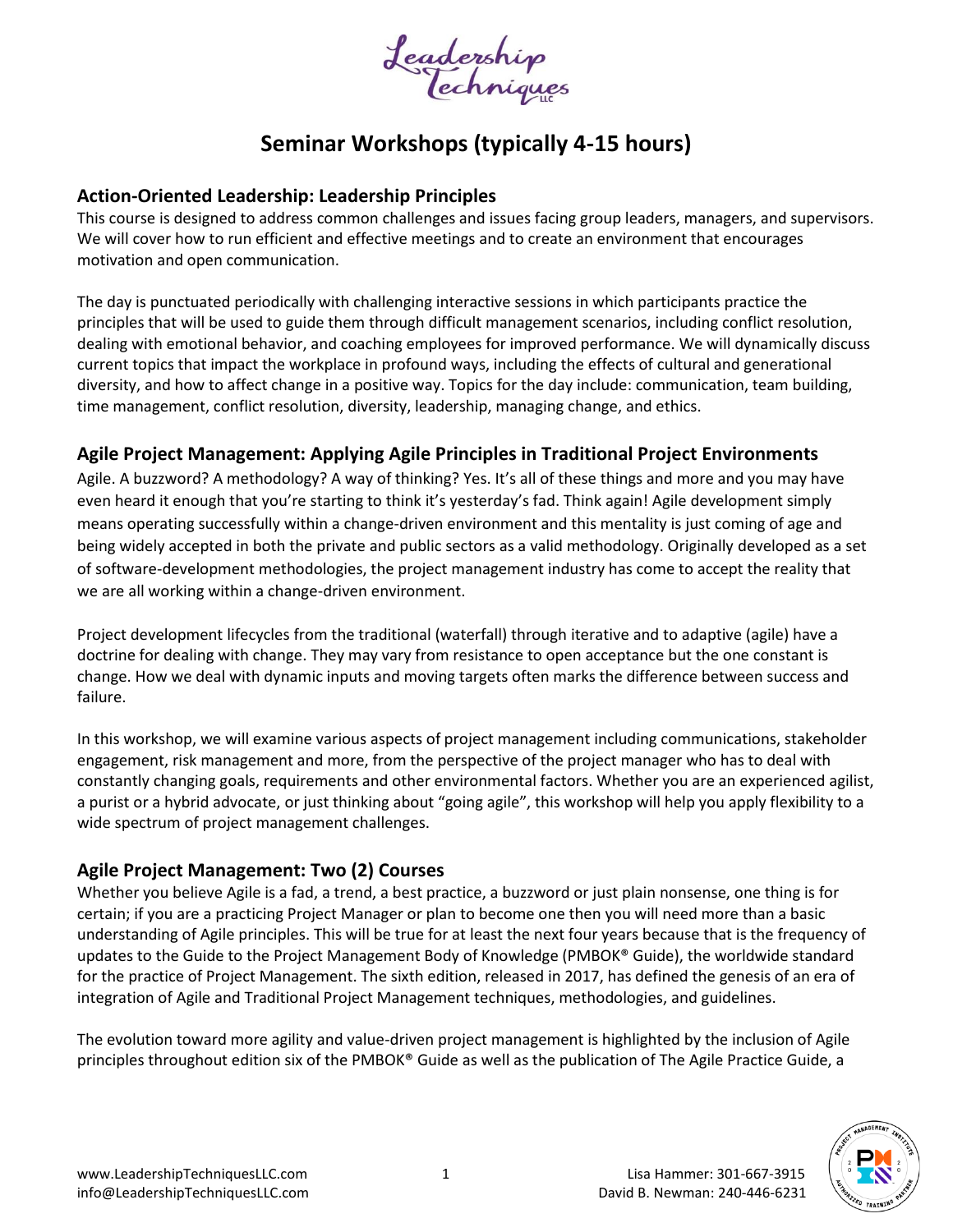very useful guide to the principles of Agile which is the result of a first-time collaboration between The Agile Alliance and the Project Management Institute (PMI).

We are pleased to offer two Agile workshops; Agile Basics and Agile Techniques in a Traditional World. Through interactive discussions and practical hands-on activities, you will learn the terminology, various methods, and best practices associated with Agile Project Management. Dig deep into this new era of hybrid development approaches to find ways to optimize your team's performance!

#### **Agile Basics**

In the Agile Basics workshop, we will discuss various methodologies including Scrum, Kanban, and hybrid methods. We will contrast and compare with traditional techniques so that you can decide why, when and how to implement Agile in your project environment. Discussions and exercises will include the following topics:

- What is Agile Project Management?
- A review of Agile methodologies
- Agile Communication Techniques
- Gamifying Your Projects
- Continuous Improvement

As a result of this course, students will: be able to define the Agile mindset and the proper application of Agile principles; understand the application of various common Agile methodologies; and learn several specific techniques that can be applied readily in the workplace.

### **Agile Techniques in a Traditional World**

We project managers often find ourselves caught between two worlds. The strategic levels of management need us to drive continuously improving results while providing accurate predictions of performance. To meet these challenges, we may select a development lifecycle that supports a change-driven environment while focusing on delivery of business value. We may choose an Agile approach. While managing an Agile team we need to provide traditional data and information, often in a traditional way. In this workshop, we will discuss these issues and learn to identify those areas that can be Agile, and those areas that should be managed in a more traditional manner. Finding new ways to customize and tailor your project management approach will help your teams to reach those goals! Discussions and exercises will include the following topics:

- Value-Driven Delivery
- Stakeholder Engagement & Communications
- Risk Management
- Team Performance
- Tracking and reporting results

As a result of this course, students will: understand basic Agile principles, terminology and common methodologies; be able to identify areas where Agile techniques can and should be applied; and learn to manage with a focus on early and continuous delivery of business value.

### **Bottom Line Focus: Improving Efficiency and Effectiveness**

In this session, the focus will be on returning positive business value for time invested. The reduction of effort spent on activities that do not return value to the business is essential to improving resource optimization. We will discuss ways to minimize activity that tend to reduce productivity while dynamically prioritizing work so that the important things get done first. Upon completion of this course, attendees will learn: to facilitate effective and productive meetings; to use Value Stream Analysis to improve process efficiency; and Time Management techniques to help them take control of their day.

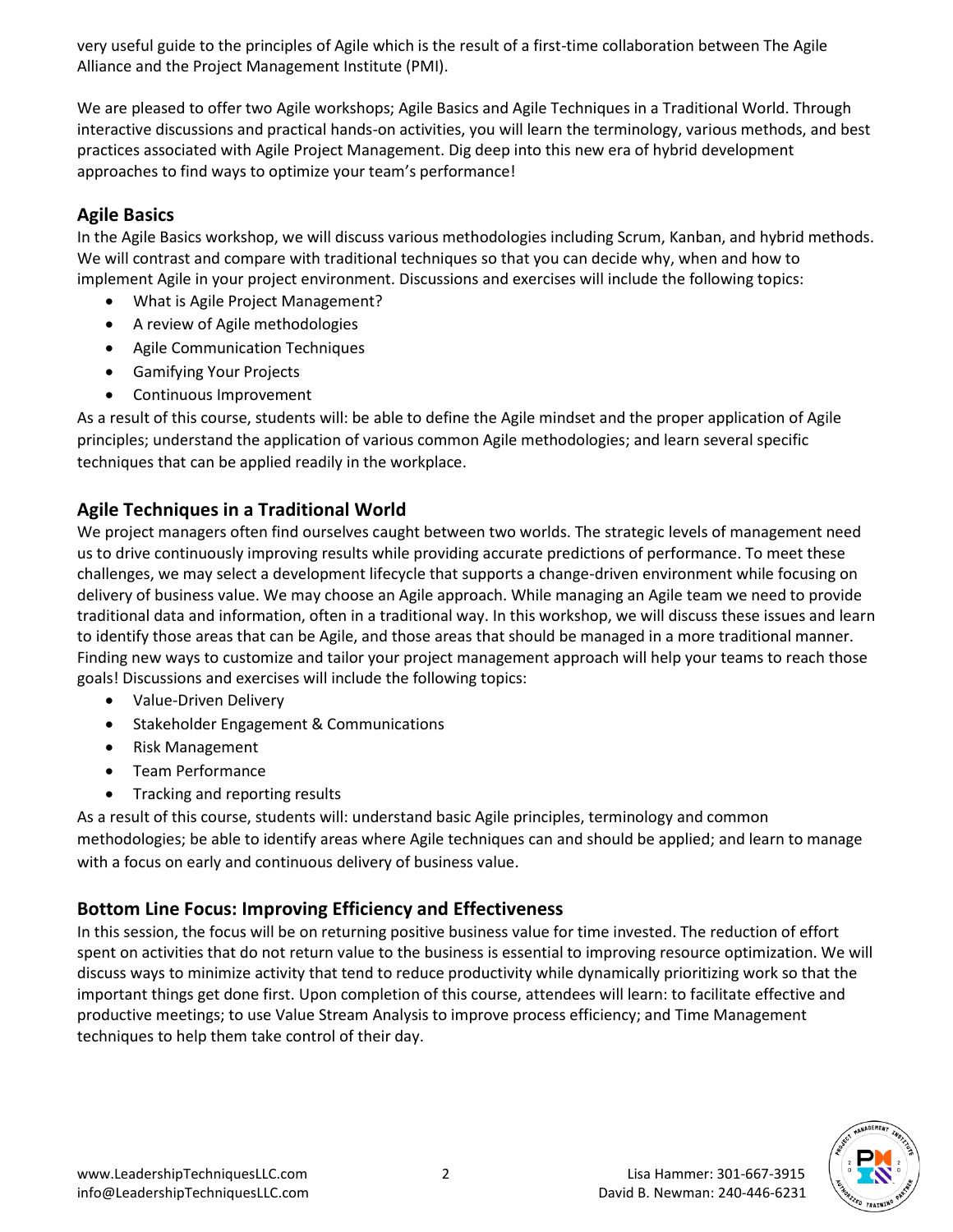#### **Business Writing and Communication**

Writing is a key method of communication for most people, and it's an area where many people struggle. This workshop will give participants a refresher on basic writing concepts such as spelling, grammar, and punctuation. It will also provide an overview of the most common business documents such as proposals, reports, and agendas. All of this will provide that extra edge in the workplace.

Attendees will also discuss general communication issues and topics. There is a paradox in today's workplace in that our ability to communicate instantly, reliably and with very few geographic limitations seems to have an adverse impact on our ability to effectively transfer information between and among each other. Communication technology progress appears to be inversely proportional to effective communication. While the cause-and-effect aspect is debatable the symptom and results are not. Effective communication is a key to a less stressful and more productive workplace

### **Coaching and Mentoring for Accountability**

Confront without confrontation! Disagree while not being disagreeable! Authority may well be over-rated when it comes to team leadership. In this workshop we will discuss self-accountability and address the 'how' of getting to the core of conflict quickly and effectively. The avoidance of difficult management issues is one of the major causes of failure in the technical environment. Don't fall into that trap. Setting clear goals and managing performance is essential to your success! As a result of attending this workshop, students will be able to: exhibit leadership with or without authority; conduct performance management; handle difficult conversations; understand organizational structure and culture; and set objectives, goals and metrics.

### **Collaborative Communications Strategies**

One of the keys to building and maintaining a high-performance team is to ensure that communications are as effective as possible. Getting the right information to the right people at the right time is fundamental and yet often exceedingly difficult to do. Understanding the ways by which our communications may be misinterpreted helps us to be more concise and less ambiguous which leads to a more streamlined communications environment. According to the Project Management Institute (PMI)®, overall productivity gains as great as 30% can be realized by improving operational communications. In this course, attendees will learn: the importance of nuance in interpersonal communications; to apply effective techniques of aggressive listening to improve communications; and to manage difficult conversations and to disagree without being disagreeable.

### **Collaborative Communications Strategies: Negotiation Skills & Engagement Practices**

Improve the ability of the staff to work well with others, colleagues and counterparts alike, through better communication, increased understanding of each other and their needs, and strategies for finding productive common ground that leads to progress. This course will provide project managers with the tools and techniques needed to effectively negotiate resources and other issues when needed and effectively communicate with stakeholders to magnify and enhance their probability of success.

Attendees will come away with up-to-date methodologies that will enable them to navigate office politics through the use of creative communication strategies and an understanding of behaviors extending from various types of personalities. This course will include:

- Communications: office politics, relationships, conflict resolution, accountability, project charter
- Using negotiation successfully in collaborations and understanding basic types of negotiation
- Applying basic negotiation concepts: groundwork, bargaining, strategies for mutual gain
- Understanding how to reach consensus and set terms of agreement
- Dealing with difficult issues

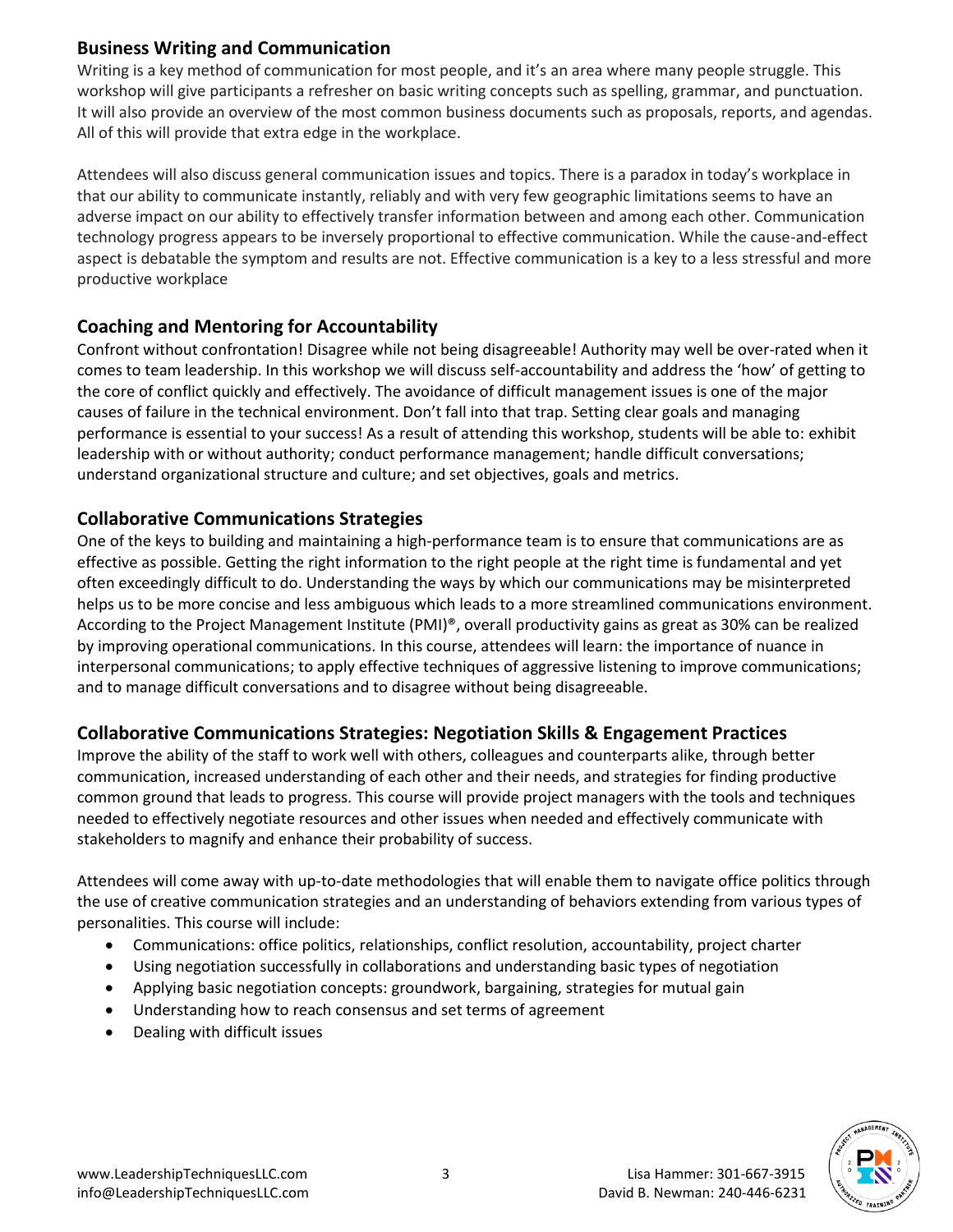### **Collaborative Communications Strategies: Interpersonal Skills**

In this engaging and interactive workshop, attendees will examine various enlightened approaches to conflict resolution to develop mutual satisfactory outcomes for scenarios that tend to lead to disagreements. In order to avoid costly and time-consuming litigation we need to go to the source of the disagreement and eliminate the cause. Litigation is often preceded by arbitration, which in turn is preceded by mediation and before that there is usually an argument which starts with a basic disagreement. This workshop will help the attendee to identify the source of the disagreement and negotiate a mutually satisfactory solution before it turns into an argument which may eventually result in a lawsuit. To do this it is necessary to distinguish between the rational or logical issues from the often contentious and usually irrational, or emotional, circumstances that lead to unresolvable dilemma. Tools and techniques are introduced through hands-on problem-solving sessions.

### **Communication and Team Development**

Success in the art of leadership requires a consistent and balanced response to various emotional reactions. The manager is not always in a position of delivering good news. Often, we have to challenge people, hold our employees accountable, drive success. Understanding emotional responses and mastering motivational techniques leads to an upwardly positive cycle in which the optimism and success of the team builds on itself to greater and greater success. This is characteristic of a highly performing team and it is the goal of every manager. Learning communications techniques and caring enough about your team members to learn what motivates them, what will help them get their jobs done, will absolutely propel your leadership career!

### **Conflict Resolution and Negotiation**

This class covers communication techniques and a deep dive into the negotiation process including strategies for creating win-win situations and dealing with difficult issues. Attendees will learn to improve their communication skills and facilitate the negotiations process by finding common ground and understanding their own needs and the needs of others.

### **Creatively Navigating Modern Work Issues**

Whether it's finding resources in a matrix management structure or balancing stakeholder expectations as scope creep challenges your planned schedule, the ability to find creative solutions is paramount to success in today's challenging environment! These problems represent very real situations that occur in many organizations and are quite often cited as the top issues facing managers today.

This workshop will help you flex and grow your creative muscles enabling you to face challenges head-on and work toward a more creative and motivational environment. As we are tasked with more responsibility and less resources, the out-of-the-box thinking methods become an essential component of the management toolbox.

### **Creative Problem Solving**

Are happy people productive or are productive people happy? Science has provided the answer to this age-old question. Numerous studies have proven that happiness wins. What can we do, as managers, to provide the opportunity, the motivation, the encouragement and the environment to allow our people to produce better results more quickly? This session will address those questions as we work toward a continuously improving positive environment that rewards free expression of thought while targeting results-oriented execution. After this class, attendees will understand the following:

- A structured approach
- Brainstorming
- Critical thinking
- Solution generation and selection
- Positivity and the importance of happiness in the workplace

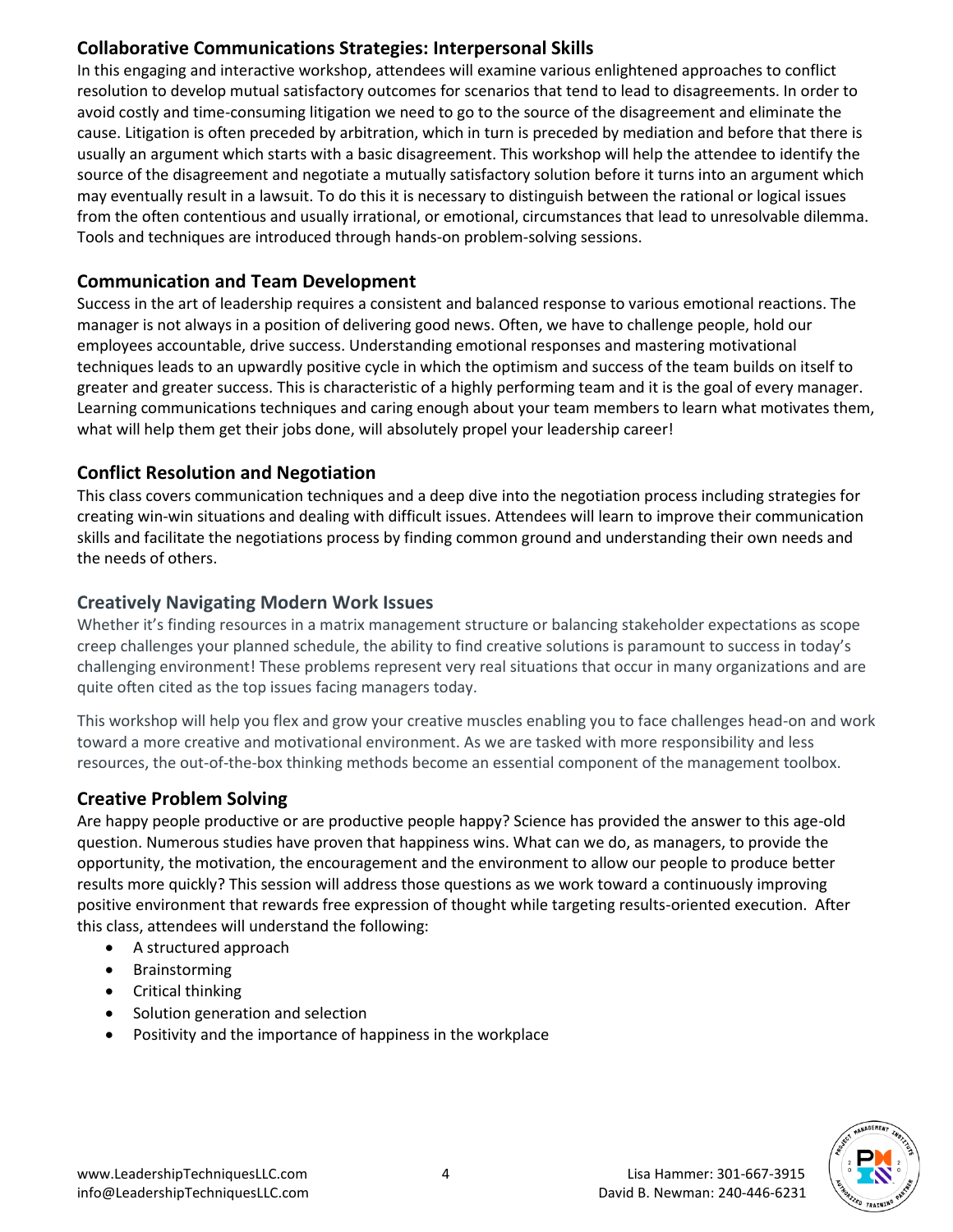### **Creative Problem Solving for Project Managers**

Problems come to Project Managers in many forms and from multiple directions. Are common problems such as scope creep and under-defined goals, or more difficult and complex challenges such as meeting client and stakeholder expectations in a dynamic and fast-moving development environment threatening the success of your project? Utilization of a Creative Problem Solving (CPS) process can lead to ideas and solutions which would have otherwise been overlooked.

This course will help attendees identify situations in which CPS may be beneficial and develop a process for employing CPS that can be applied immediately. In-class exercises will provide hands-on experience and practice. Whether you are currently PMP<sup>®</sup> certified or simply working in the field with project management responsibilities, you will be honing skills Project Managers need to have at their disposal in order to improve project execution results.

### **Delivering Outstanding Customer Services**

Achieving excellence in execution requires anticipation of customer needs and results-oriented responses. View your business through your customer's eyes. Objectively assess the next steps you need to take in order to provide the highest possible level of quality customer service! Topics will include:

- Your customers' perspective
- Appearance and positive energy
- Complaints, difficult customers, and anger
- Automated response systems: pros and cons
- Ten things you can do to WOW customers!

As a result of this course, students will be able to:

- State what customer service means in relation to all your customers, both internal and external
- Recognize how your attitude affects customer service
- Identify your customers' needs
- Use outstanding customer service to generate return business
- Build good will through in-person customer service
- Provide outstanding customer service over the phone
- Connect with customers through online tools

# **Delegating for Results**

Many of us are in leadership positions before we realize it has happened! Some of us even wanted to get there! Whether by our own design or as a result of circumstance we find ourselves in a position wherein people are looking to us for direction. People need information from us to get their work done! Ready or not here they come! Your followers. You don't need to have authority, power, or a title to be a leader. And while a lucky few folks are born with the innate ability to motivate and derive the best from others, and others may be endowed with enough charisma and charm to persuade people to perform at consistently high levels, it is important to know that most of us have the ability to learn leadership skills and through practice and introspection get better and better at driving outstanding results.

Join Lisa and Dave for a lively discussion about why authority is overrated and discover easy-to-implement, proven strategies that you can implement immediately to improve your execution results, reduce your stress and be ready to get up each morning eager to challenge the day and your team!

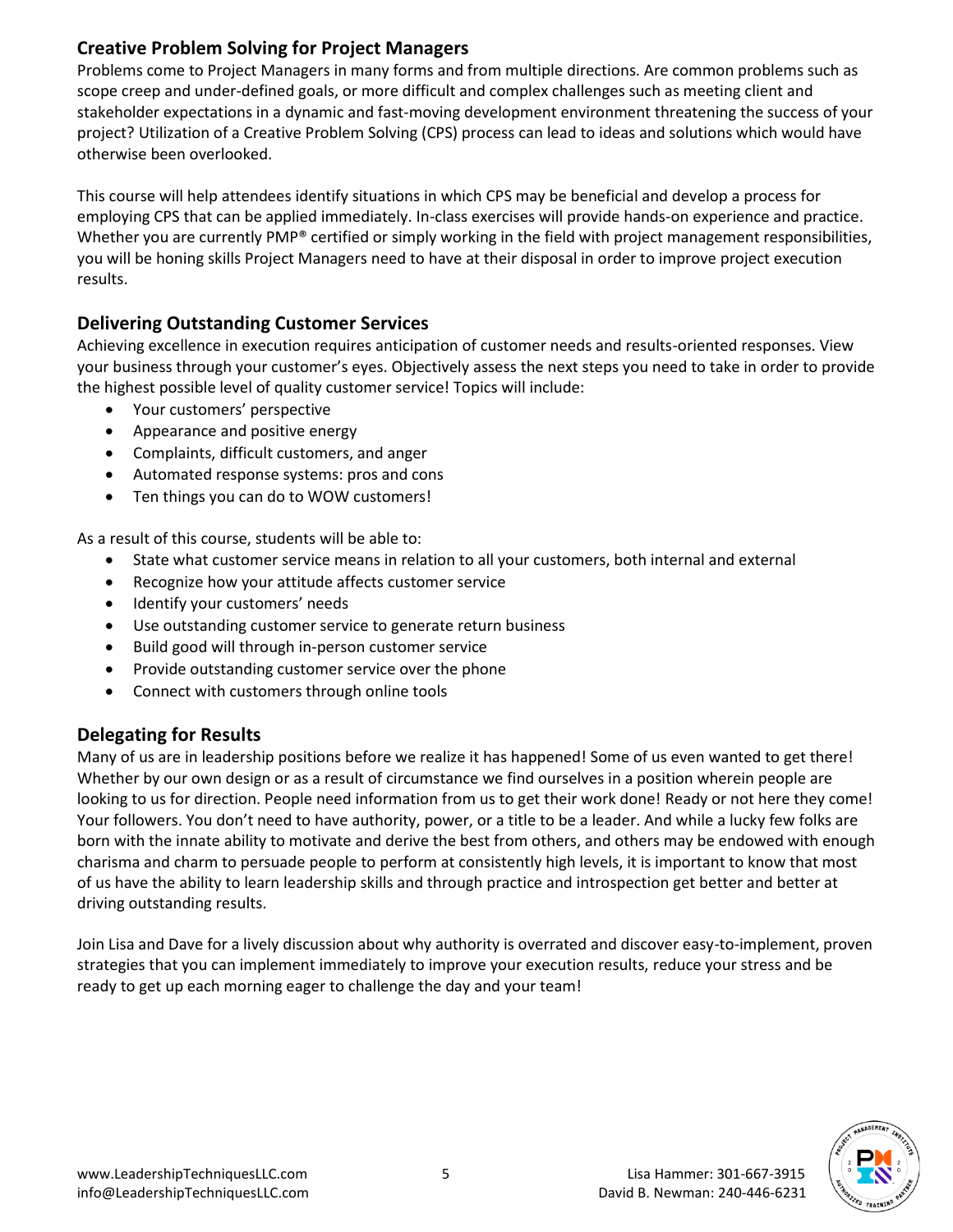# **Disciplined Agile Scrum Master (DASM) Certification Training**

Begin your agile journey learning multiple agile approaches; understand how to use the Disciplined Agile tool kit and find your way of working (WoW). Comprehensive training introduces leading agile and lean approaches like Scrum, Kanban, SAFe® and more that frees you from any single agile framework and opens your options.

#### With DASM training and certification, you will:

- Understand the Disciplined Agile mindset and its underlying principles, such as pragmatism, the power of choice and adapting to context.
- Explore multiple leading agile and lean approaches like Scrum, Kanban, SAFe® and more.
- Learn about the fundamentals of agile and lean, and how to use both approaches effectively.
- Understand how to put these strategies into action on your agile team and ensure effective implementation.
- Learn how to apply the Disciplined Agile tool kit to discover the best way of working (WoW) for you and your agile team in your unique situation.
- Be prepared to take the Disciplined Agile Scrum Master (DASM) Certification exam.

### **Disciplined Agile Senior Scrum Master (DASSM) Exam Prep 2021 Course**

Do you want to take Disciplined Agile to a new level? Are you looking for tools to solve complex problems and enhance your organization's agility? Do you want to learn how to lead your team to excellence? Expand your knowledge and build practical skills around Disciplined Agile, business agility, leadership, and team development.

Join Leadership Techniques, LLC for Disciplined Agile Senior Scrum Master (DASSM), a nine-lesson, instructor-led course that shows you how to use the Disciplined Agile tool kit to solve a variety of advanced problems, work with allies within your organization, and optimize how teams work. You will gain knowledge in planning, reporting, and metrics, and coordinating activities, as well as how to meet challenges in these areas. And you'll develop the skills you need to foster emotional intelligence, resolve conflicts, and lead high-performance teams at any stage of development. Filled with activities, supplemental reading, and more, this course will prepare you to take the Disciplined Agile Senior Scrum Master (DASSM) exam and, equally important, start using Disciplined Agile immediately within your leadership role.

#### **Dynamic Risk Management**

While it is true that many of the project slowdowns and speed bumps that we hit shouldn't be there in the first place, it is not true that we have an excuse for anything less than excellence in execution. Experienced project managers understand that there are known unknowns - that not everything will go right or as planned. These unknowns will change throughout the project development lifecycle and therefore we must be equipped and prepared to deal with the constant fluctuation of inputs and challenges. In this session, attendees will: discover a method of risk management that will allow you to get in front of the curve; provide the ability to deal with uncertainty as it occurs to help you succeed; and demonstrate how to predict and prevent problems before they occur.

### **Effective and Engaged Staff**

This class will include a review of the Leadership Techniques "Engagement Matrix" which provides a guideline as to the appropriate managerial direction based on the team member's behavior and performance. In discussing motivation and accountability we are advocates of Daniel Pink and Peter Drucker in that we believe that intrinsic motivation is far more valuable than extrinsic, and that people fundamentally want to do a good job. The topics included in this session include:

- Motivation
- Performance management

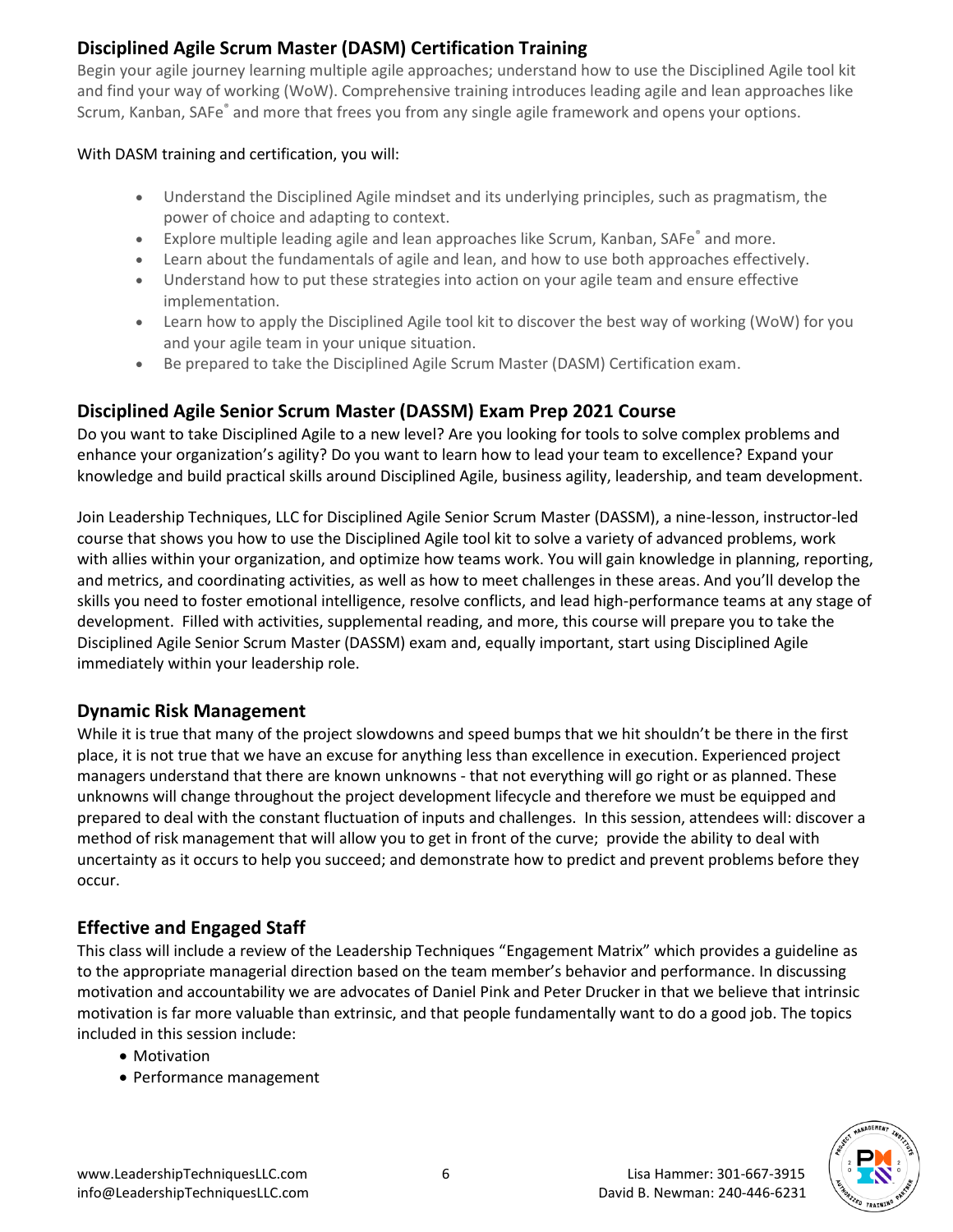- The Leadership Techniques Engagement Matrix
- Communication
- Accountability
- Staff assessment and growth path

# **Effective Leadership**

Effective project management requires the judicious use of a unique combination of hard and soft skills. While the hard skills such as scheduling, budgeting, and risk management are fundamentally important it is the soft skills that often give us the most trouble. At the root of the soft skills is effective leadership. While leadership as a topic is ubiquitous, *effective* leadership can be elusive. Through discussion and interactive exercises this workshop will attack head-on many of the challenges that prevent leaders from being truly effective.

# **Effective Leadership in Dynamic Environments**

This class will focus on the importance of managing efficiently and effectively in a changing environment. Ethics in leadership and difficult situations as well as accountability will be examined. Attendees will learn the importance of facilitating effective meetings as well as techniques for delegation and motivation to optimize impact on positive results and eliminate wasteful energy and time expenditures.

# **Effectively Leading Problem-Solving Sessions**

This workshop will help you to flex and grow your creative muscles enabling you to face challenges head-on and work toward a more creative and motivational environment. As we are tasked with more responsibility and less resources, the out-of-the-box thinking methods become an essential component of the Project Management toolbox.

# **Emotional Intelligence**

It is increasingly important for today's leaders to understand the relationship between employee engagement, satisfaction, performance and happiness. Studies show that an increase in any of these is strongly related to increases in the others. So, for example, the more engaged a person is in their work, the more productive they will be. And vice versa for each combination. Understanding how to perceive and understand emotions and manage our own helps us increase all of these attributes!

# **Facilitating Effective Meetings and Managing Time**

We all love a good meeting, right? Well…yes! The key is to have a *good* meeting! And what is a good meeting? A meeting that people want to come to! A meeting in which they want to participate! It starts and ends on time and when they leave, they feel that they have accomplished something.

Meetings are a widely used and generally efficient communication tool with high costs in terms of time, efficiency, productivity, quality and employee engagement. Combining the topics of personal time management and meetings in this interactive workshop, we will discuss various techniques to enable attendees to manage their own time, run great meetings, minimize interruptions and help others to succeed through effective time management and meeting facilitation.

# **The Happy Project Manager**

Project Management Success means more than on-time and on-budget! We also have a responsibility to satisfy stakeholder expectations and an obligation to our team that includes managing stress levels and protecting them from evils such as scope creep and interruptions. Their time is sacrosanct! Join us on an exciting and entertaining journey through enlightened approaches to problem-solving. Learn to avoid costly and time-consuming delays by working toward root cause elimination. Share your ideas with peers and colleagues as positive approaches to conflict resolution are discussed. Discover how to use different approaches such as appreciative inquiry and the principles of emotional intelligence to propitiously influence behaviors related to anger and other emotionally

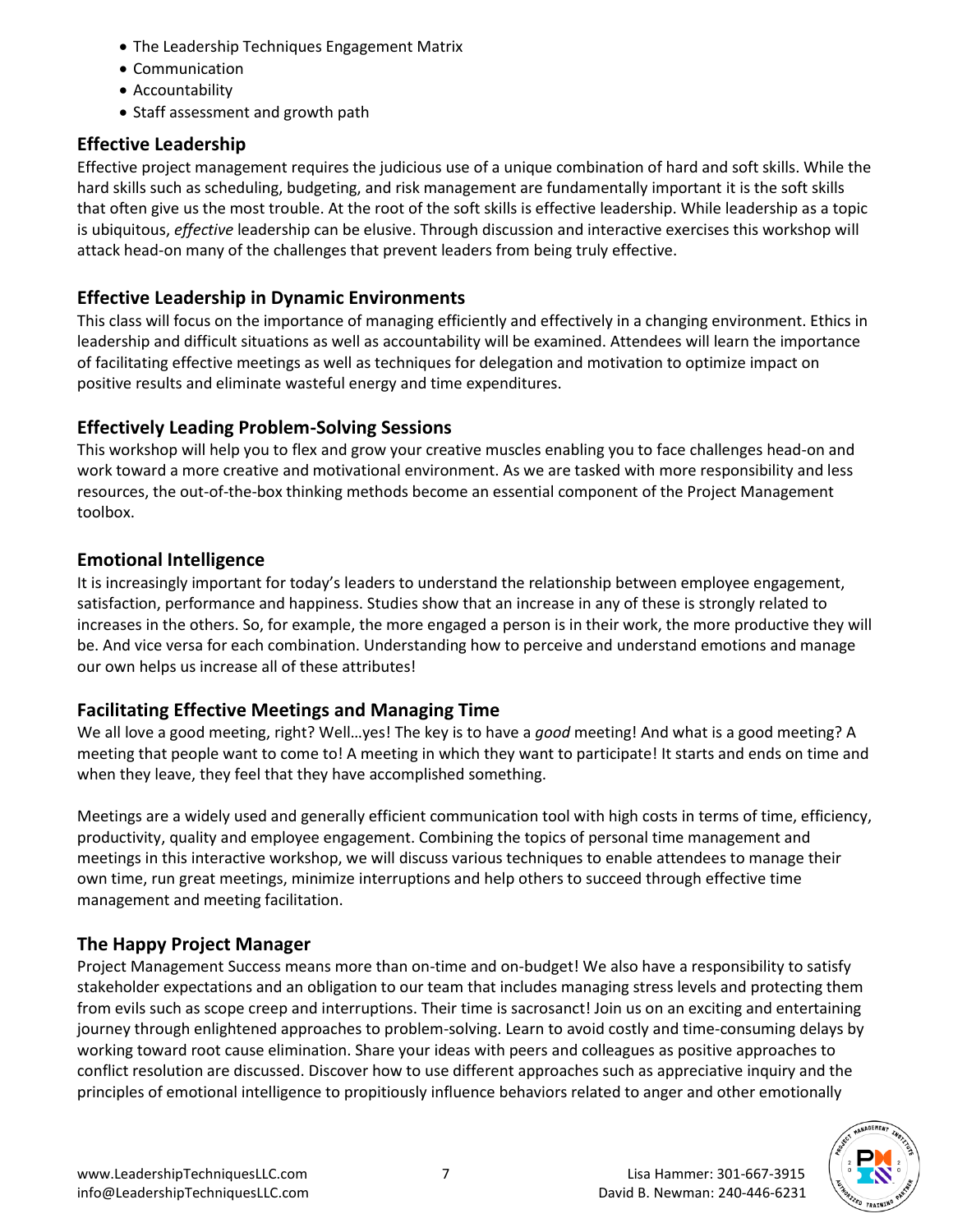charged behaviors. As a result of this course, attendees will: discuss positive motivational techniques in negotiations; be able to effectively manage behaviors related to anger; and understand how to employ appreciative inquiry to improve desired results

### **The Happy Project Manager 2**

The ability to effectively manage projects and understand the real-time status in terms of schedule and resources is absolutely critical to the success of businesses in every category today. A poorly executed project leads to organizational strife, employee stress, loss of revenue, personnel turnover, and worst of all; permanent, irreversible damage to your reputation. In this workshop you will learn the basic techniques of project management enabling you to quickly stand up a repeatable project management process that can have an immediate positive impact on your bottom line! Attendees will learn:

- Project planning
- Project schedule and budget estimation
- Stakeholder communications
- Project management software: evaluating your requirements
- Results measurement and reporting

### **The Happy Leader – Senior Leadership**

The happy leader senior leadership is a high-level overview, to include: leadership, management, and getting things done; delegating for results; and bottom line focus – improving efficiency and effectiveness.

### **Impactful Project Management (1 or 2 days)**

Examine the principles of Project Management skills by taking an in-depth look at the essential elements of scheduling, budgeting, and risk analysis. The course is taught by experienced Project Management Professionals (PMP)®s who will help you bring Project Management tools and techniques to life. Recommended for students in pursuit of the PMP® Certification.

#### **Influential Leadership**

This class will explore qualitative and quantitative risk management theory and practice. We will also examine accountability techniques, change management principles and communication methods to address relationships and conflict resolution. Attendees will learn to proactive address challenges associated with conflicting personalities and relationship. Front line leaders will learn tools and techniques that can be applied immediately within their paradigm to affect positive change within their organization.

#### **Leading with Style and Grace**

This workshop will give you a chance to hone your leadership skills. While sharing your knowledge and helping others grow in their career is a very fulfilling role for supervisors, remembering to model those behaviors that you want emulated throughout the organization can be challenging. The training will incorporate engaging discussions through activities to help you be better prepared for the day-to-day challenges of managing employees.

### **Leadership, Management, and Getting Things Done**

The difference between leadership and management is sometimes subtle and often an extraneous discussion. Excellence in business operations means optimizing both skill sets. Collaboration and communication are fundamental keys in creating an open and trusting environment that encourages staff to face problems head-on and create solutions! Topics will include:

- Collaborative communications
- Time and stress management
- Negotiations: making win-win-win deals

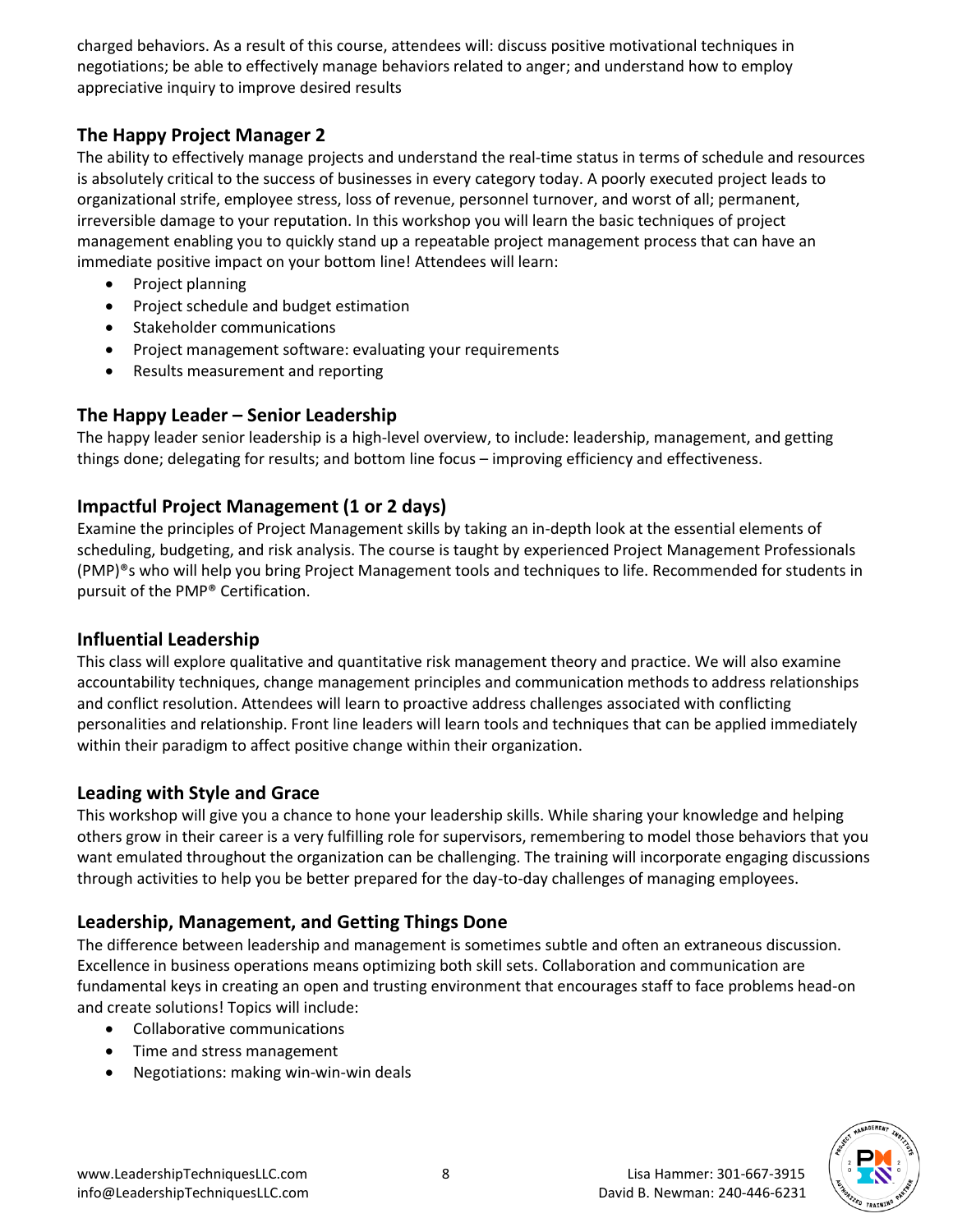- Anger management and reinforcing a positive environment
- Effective delegation and results oriented execution

As a result of this course, students will be able to:

- Improve collaborative communications
- Manage their schedule and learn how to handle time and stress management
- Understand the process for negotiations: making win-win-win deals
- Deal with anger management and reinforce a positive environment
- Effectively delegate and implement a results-oriented environment

# **Leadership Training: Interpersonal Communications Session 1**

Leadership and management training that includes the following:

- Active listening: Discern importance of active listening and discuss ways to improve listening skills
- Inter-generation communication: Discuss generational stereotypes and how to overcome them
- Manage a variety of personalities: Examine various types and discuss how to effectively manage them
- Address bias in a positive way: Discuss what bias is, how it impacts the workplace, and how to overcome it
- Communication management planning: Describe a process to provide accurate information to the right people at the right time
- Conflict resolution: Discuss and role-play difficult conversations and mediation sessions

# **Leadership Training: Interpersonal Communications Session 2**

Leadership and management training that includes the following:

- Performance Management: Engage with employees while avoiding micro-management
- Discuss "The Engagement Matrix", a Leadership Techniques registered tool to help 'processize' employee engagement
- Effective time management strategies to reduce stress
- Discuss common complaints from corporate leaders regarding not having enough time and ways to overcome poor time management
- Lead without authority (mentorship); be a servant leader
- Commitment and accountability; commit to organizational goals and objectives and be accountable to all stakeholders
- Balancing workloads and priorities (delegate); learn to effectively delegate clearly and unambiguously
- Respect work/life balance
- Take corrective action Change Management
- Be a change champion (recognize and support change)
- Explain 'What's in it for me? (and…what's not)'
- Lead change management initiatives (conflict resolution)
- Gain support and overcome resistance

# **Management: Principles and Responsibilities**

This class will teach basic management concepts for new supervisors. Essential skills including communication, delegation and interviewing will be covered. The session will also include discussions on risk and stress management. Attendees will learn the basic responsibilities of a supervisory position and effective techniques for interviewing, team building and effectively communicating to all stakeholders.

# **Mastering Politics and Emotions in the Workplace**

Having access to an unprecedented velocity of communications has its pros and cons. The pro side of the equation has some fairly significant things going for it. Our ability to respond to disasters and emergencies around the world

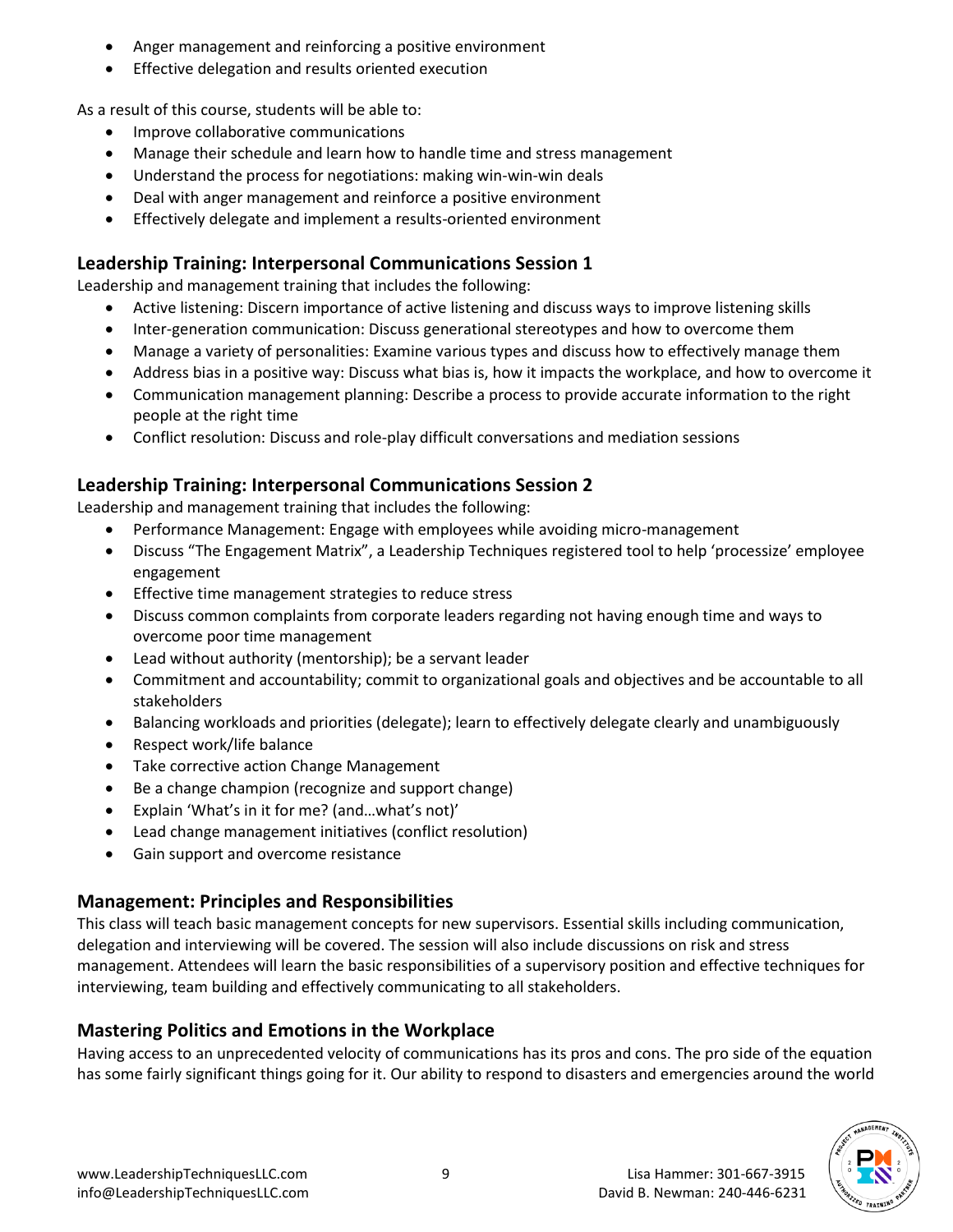has saved millions of lives. Transparency and effective communication have changed the world in countless ways on every continent. For the modern manager, harnessing that vast potential and directing it in a positive and productive way is one of our most enduring challenges.

Many unsuccessful projects fail to meet associated objectives due to poor stakeholder engagement. Simply put, our projects are failing because we are not communicating effectively! We need to be able to communicate the right information at the right time to the right people. And that requires planning. An overabundance of communication gets lost in a quagmire of data and too little information stimulates rumors and can lead to incorrect conclusions.

Knowing what to say and to whom to communicate still isn't quite enough! We need to pay attention to how we say it. The impact of our communications can be enhanced by the way we say it. And the opposite is true as well. Our communications can be rendered completely ineffective if we do not account for the perspective of the receiver and the environment in which we are operating. A basic understanding of our emotions and the ways in which those emotions affect communications will help you become the best communicator you can be and lead your teams to new levels of success and collaboration!

### **Mentoring, Delegating, and Coaching**

Studies show that employee engagement is key to productivity and employee retention and that happy people are more productive than unhappy people. This workshop will facilitate an in-depth understanding of the differences between mentoring, delegating and coaching as well as the reasons for each and the appropriate circumstances for application of the principles. After attending this class, attendees will:

- Learn When, Why and How to Mentor, Delegate, and Coach employees.
- Learn Performance management through employee engagement with The Engagement Matrix®.
- Learn the relationship between happiness and productivity.

### **Microsoft Project: Using Microsoft Project to Ensure Project Success**

Microsoft Project is one of the most widely used scheduling tools available. The feature-rich capabilities and easyto-use interface make it immediately effective for virtually any project. And therein lies the most commonly discussed complaint about it – the learning curve can be long and at times, steep.

In this hands-on workshop, we will work through a project from initiation through closure, demonstrating how to plan, implement, track and accurately report your project status in terms of both schedule and resources using this extremely powerful tool. (Be sure to bring your laptop loaded with MS Project to the class). Learn to effectively baseline your project to provide predictable and reliable project reporting. Play what-if games to determine your optimal resource allocation. Manage multiple projects using shared resources and respond to changes quickly. You can even plan and manage Agile projects.

You need to come up to speed quickly and we will help you do just that! By the end of the day you'll be ready to manage your resources and schedule efficiently and effectively saving you time, reducing your stress, and driving your team to even greater success!

### **Microsoft Project: Advanced Techniques**

This training will include a brief overview of setting up a project and scheduling in MS project, work on calendars, milestones, baseline schedules and resource loaded schedules. Cost loaded schedules will also be covered, as well as formatting of budget vs. actual cost. At the completion of the session, attendees will be able to: set up a project and schedule in MS Project; learn how to work with calendars, allow for holidays, schedule durations, etc.; set up milestones and show floats in tasks; set up baseline schedules and enter actual durations; and schedule with resource loading.

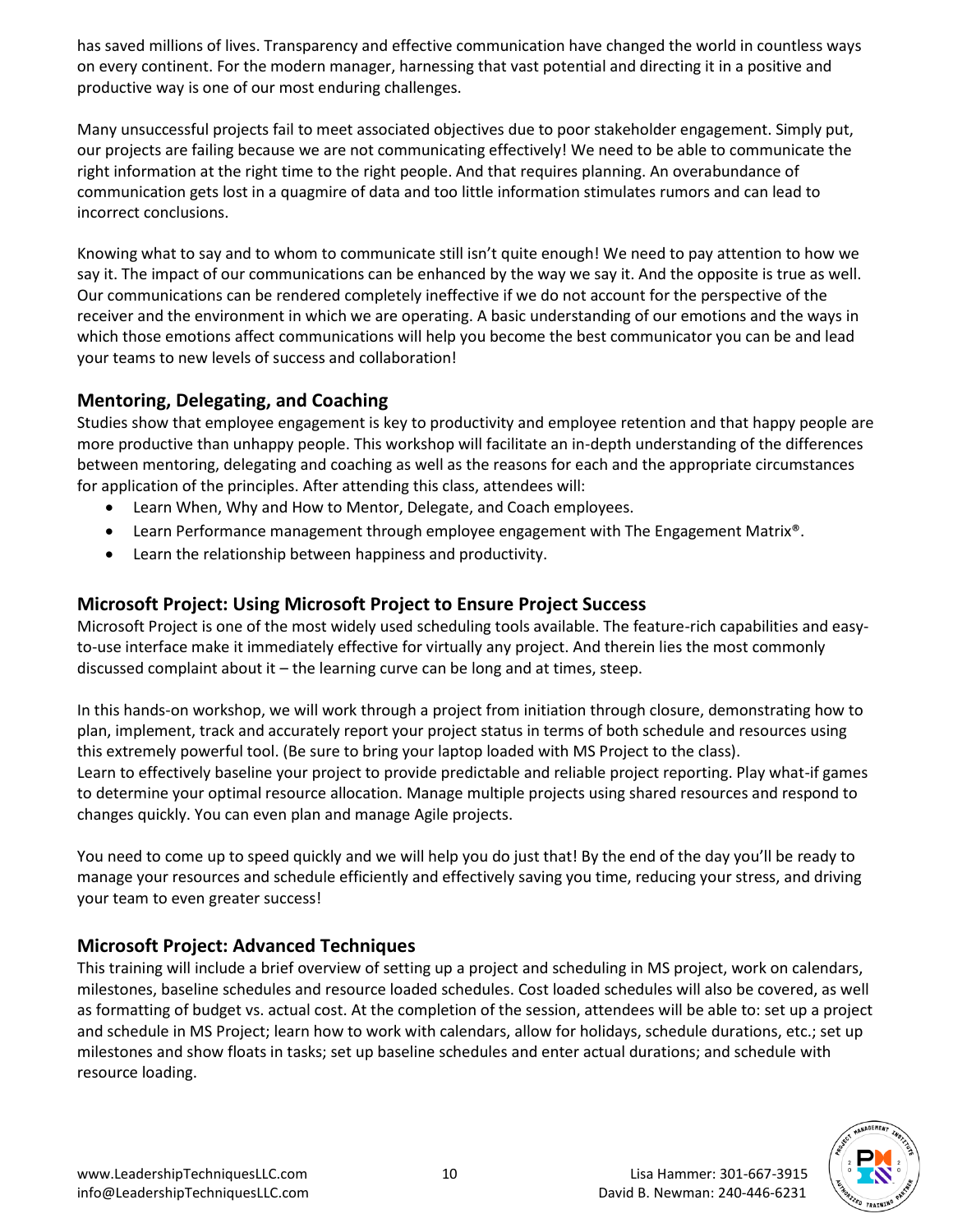### **Negotiation Skills and Engagement Practices**

This course will provide attendees with the tools and techniques needed to effectively negotiate contracts, resources and other issues when needed and effectively communicate with stakeholders to magnify and enhance their probability of success. Attendees will come away with up-to-date methodologies that will enable them to navigate office politics through the use of creative communication strategies and an understanding of behaviors extending from various types of personalities.

# **Office Politics, Relationships, and Interpersonal Communication Skills**

Having access to an unprecedented velocity of communications has its pros and cons. The pro side of the equation has some fairly significant things going for it. Our ability to respond to disasters and emergencies around the world has saved millions of lives. Transparency and effective communication have changed the world in countless ways on every continent.

For the modern manager, harnessing that vast potential and directing it in a positive and productive way is one of our most enduring challenges. Many unsuccessful projects fail to meet associated objectives due to poor stakeholder engagement.

Simply put, our projects are failing because we are not communicating effectively! We need to be able to communicate the right information at the right time to the right people. And that requires planning. An overabundance of communication gets lost in a quagmire of data and too little information stimulates rumors and can lead to incorrect conclusions. In this session we will explore and discuss industry proven communication methodologies to bridge the communications gaps and get things done effectively and efficiently!

# **Organizational Process and Work-Flow Analysis**

Workflow analysis is an often-overlooked area that can be instrumental in determining the outcome of your project. Organizational processes and workflows often have a direct impact on the environmental factors that influence the level of success of project work. Analyzing and understanding the workflow can lead to improved resource optimization and reduce redundancy within the organization which in turn leads to improved efficiency and productivity. In this workshop we will examine organizational process and workflow through the eyes of the project manager to determine how we can best utilize organizational strengths to improve project performance.

# **Portfolio Management for Today's Project Manager**

Portfolio management is the link between project objectives and strategic goals, ultimately impacting the ability of an organization to achieve its vision. Project managers who understand this connection can facilitate and optimize organizational flow by effectively communicating up, down, and all around so that problems become risks to be managed instead of reactions requiring responses and, in some cases, inspiring excuses. We encourage you to join us as we explore the world of portfolio management. We will contrast and compare with project and program management, discuss the differences, and through interactive discussions, you will come away with some new insights and ideas for how to help your teams meet their goals, and your organization achieve its vision!

# **Practical Project Management**

This course is designed to assist project managers and project team members to quickly develop the practical knowledge and skills needed to plan a project and improve their projects' outcomes. Topics include:

- Defining the project
- Constructing a project plan
- Developing the project schedule
- Developing estimates and budgets

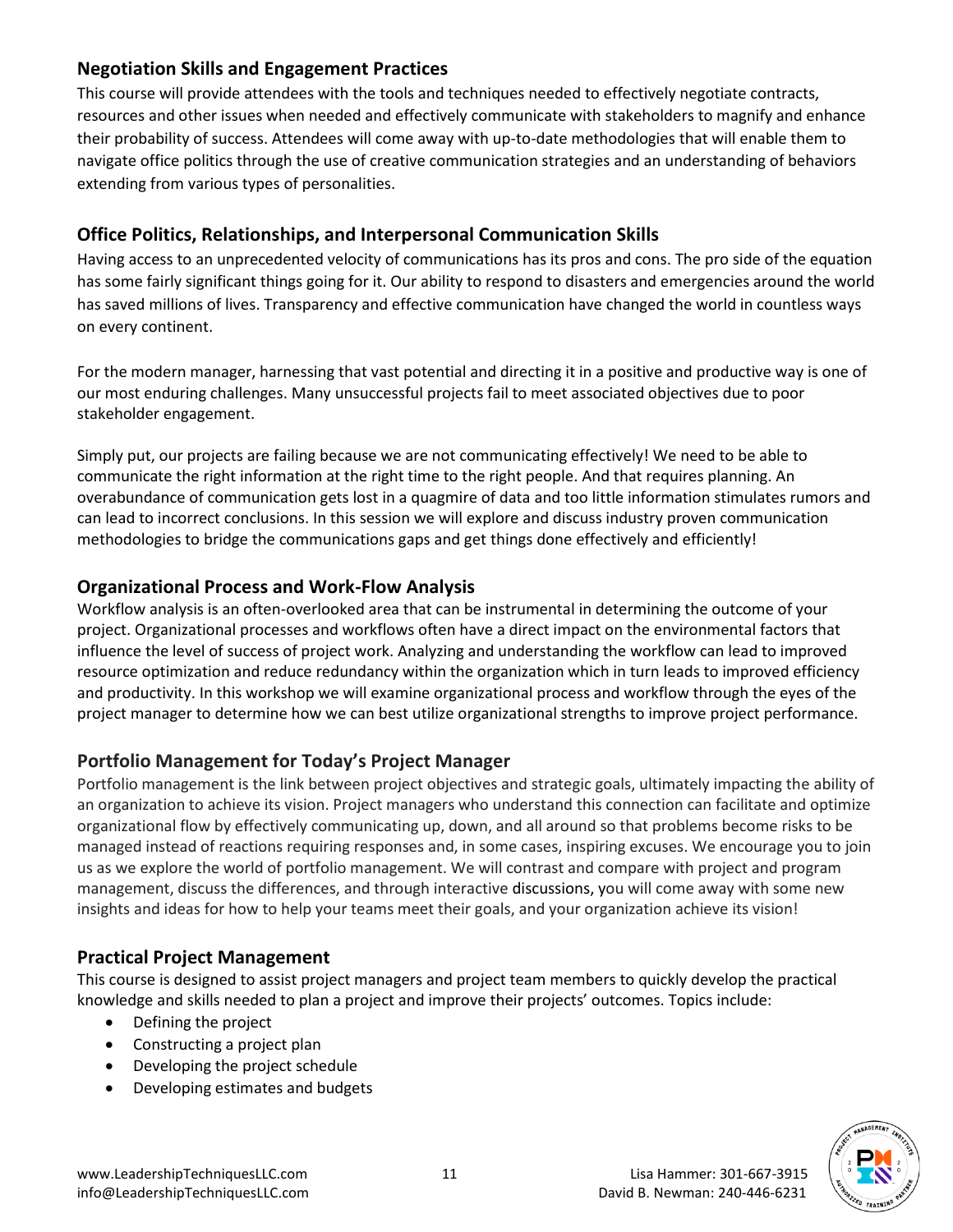• Monitoring and controlling the project

On completion of this course, participants will be able to:

- Explain the key components of a project
- Describe the essential elements of a project plan
- Utilize a work breakdown structure to plan a project
- Develop a project schedule showing durations and dependencies
- Describe techniques for developing cost estimates, pricing proposals, and project budgets
- Explain techniques for monitoring project progress
- Describe effective approaches for managing deviations from planned outcomes

# **Preparing and Managing Budgets and Schedules**

Learn the principles of project scheduling using Microsoft Project. Students will examine the critical path method, task and milestone structure, resource utilization and Gantt chart analysis. Learn to create, modify and report on project schedules and to use the schedule to drive the project to successful completion.

# **Professional Management Behavior Training**

Acting with professionalism and being a role model requires skill, introspection, and most importantly, the will and drive for continuous improvement. The needs for mutual respect, effective communications, and nurturing interpersonal relationships are tantamount in today's business environment. Numerous studies have shown a positive correlation between effective organizational communications and improved business results. The reality is that the more engaged our teams and stakeholders are, the better our results will be.

In this workshop we will explore the characteristics of a high-performing team and discuss the proven methods and techniques that can be employed immediately to set your team on a course of continuous improvement, higher engagement, happier employees, and skyrocketing results!

# **Project Development Life Cycles**

Project development life cycles can be as varied as the organizations that implement them. The three high-level categories: Predictive, Iterative, and Adaptive, are all customized into hybrid combinations to fit the environment in which they are used. In this workshop we will examine the various life cycles and discuss matching the appropriate life cycle to the type of project being managed. We will also offer an abbreviated process that can be readily implemented in virtually any environment to help project managers hit the ground running.

# **Project Management 101: What It Is and How It Works**

The business world is rapidly evolving into a Project Economy. The rate of technology change and dynamic conditions of marketplace competition demand results that simply cannot be attained by individuals. Teamwork and cross-organizational collaboration are required for success. Job descriptions are changing from lists of skills to behavioral adaptability, personal resilience and creative ability.

Project Management skills and abilities are fundamental requisites for success in today's business world! Join Lisa and Dave for an engaging and up-to-date overview of Project Management. In this one-day workshop you will learn current techniques and effective methods for keeping your projects on track!

# **Project Management 201: Master Class**

The world of Project Management is rapidly evolving from an us-and-them perspective (Agile vs. Waterfall) to a hybrid environment in which we are encouraged to draw techniques from the best of all worlds in order to meet the needs of our project in our environment. Rather than having to decide if we should learn how to manage Agile or how to manage Waterfall, we are learning to understand as many techniques as possible and to apply the right

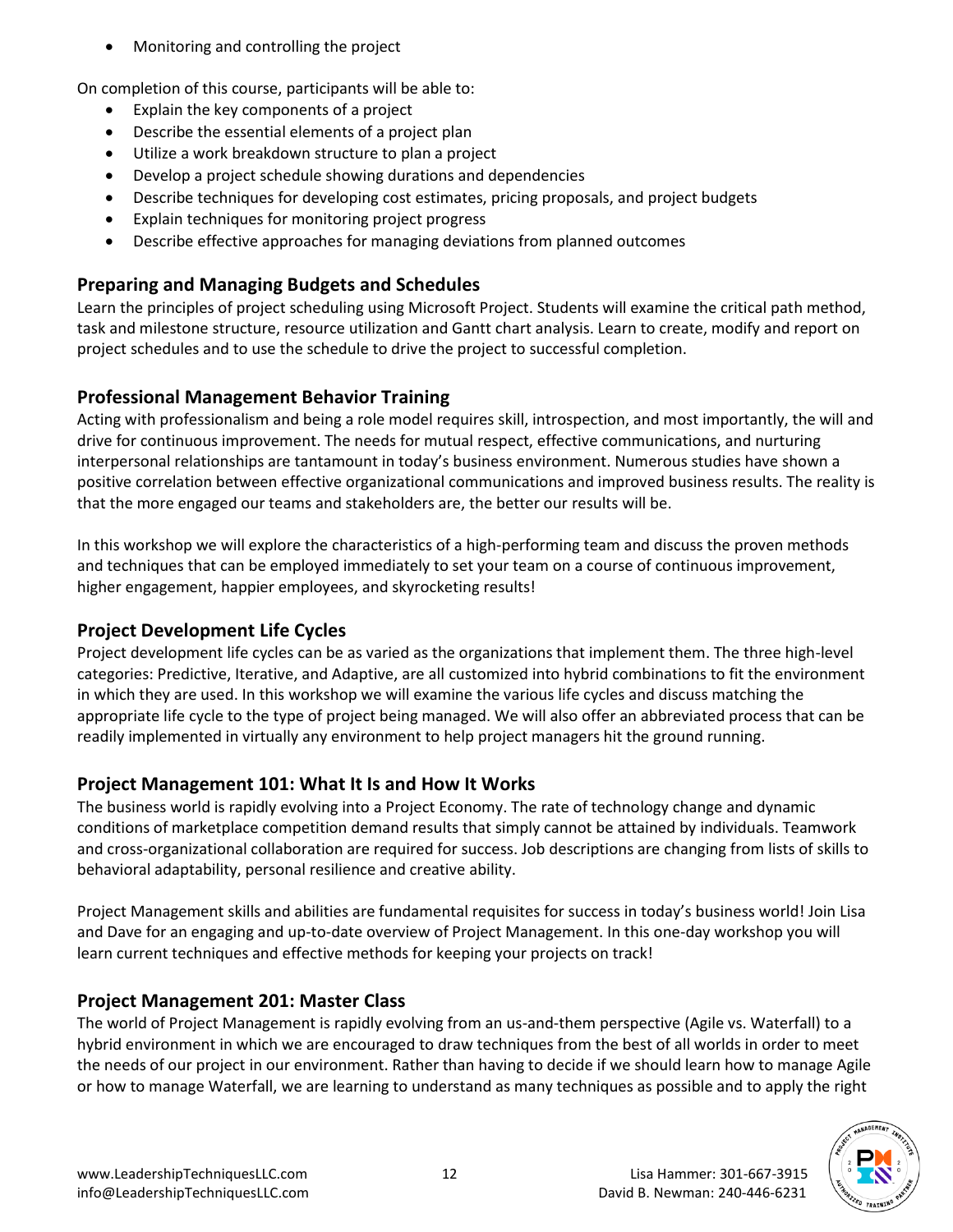combination to our specific situation. In this two-day workshop, Lisa and Dave will engage you in a journey from project concept through execution to the transition to your next project. Along the way, you'll learn the most current best practices through hands-on activities and exercises.

#### **Project Management Essentials**

Learn the principles of project scheduling using Microsoft Project. Students will examine the critical path method, task and milestone structure, resource utilization and Gantt chart analysis. Learn to create, modify and report on project schedules and to use the schedule to drive the project to successful completion.

# **Project Management Essentials (basic tools and techniques) (all technical)**

This workshop will examine the basic toolbox of the successful project manager. There are a variety of excellent tools available to facilitate the work of the project manager. It is important to understand the underlying common principles so that the right tool can be effectively applied to the right problem. While investment in tools may be necessary, there are also many techniques that make effective use of common technology that exists in most workplaces, such as spreadsheets and email apps without additional investment.

### **The Project Management Evolution: Project Management 2021**

Welcome to the ever-changing world of Project Management! Our world. We invite you to join us for an overview of the latest and greatest in Project Management, from Agile to Waterfall, and from Situational to Servant Leadership. You will get insights into the changes within the industry, including an introduction to the new PMP® certification, the new Disciplined Agile certifications, and additional exciting new trends. The Project Economy is here! Whether you are on the project management career track yourself, or working in an industry where there are projects, you will benefit from this day!

### **Project Management: Introduction to Project Management**

This is an introductory overview of the Project Management profession. The intended audience has an interest in becoming a project manager or becoming more effective when executing project work, with little to no project management experience. We will cover topics, to include: the unique and exciting world of project management; the art and science; and the value to you and your organization.

### **Project Management: Learning to Drive**

This class will examine one of the most common complaints expressed by project management practitioners - the need to manage in the absence of authority. We will discuss practical skills that enable control and influence as a substitute for hierarchical power. The associated soft skills, including negotiation and communication, will be examined within this context. Project managers need the ability to lead and motivate team members and stakeholders by creating within them a personal desire to accomplish the tasks and attain the results dictated by the project requirements. This class will demonstrate techniques using both soft and hard skills that can be immediately applied to improve the probability of success within a collaborative matrix organizational structure.

### **Project Management Overview**

This class will cover an overview of the *PMBOK® Guide 5th edition*, as well as leadership tips and a review of project fundamentals. The day will be punctuated periodically with challenging interactive sessions in which participants practice the principles that will be used to guide them through various situations. We will discuss current topics that impact the workplace in profound ways and how to affect change in a positive way. This class will provide students with an understanding of managing a project in accordance with the *PMBOK® Guide*, as well as tools for addressing common challenges and issues facing group leaders, managers, and supervisors.

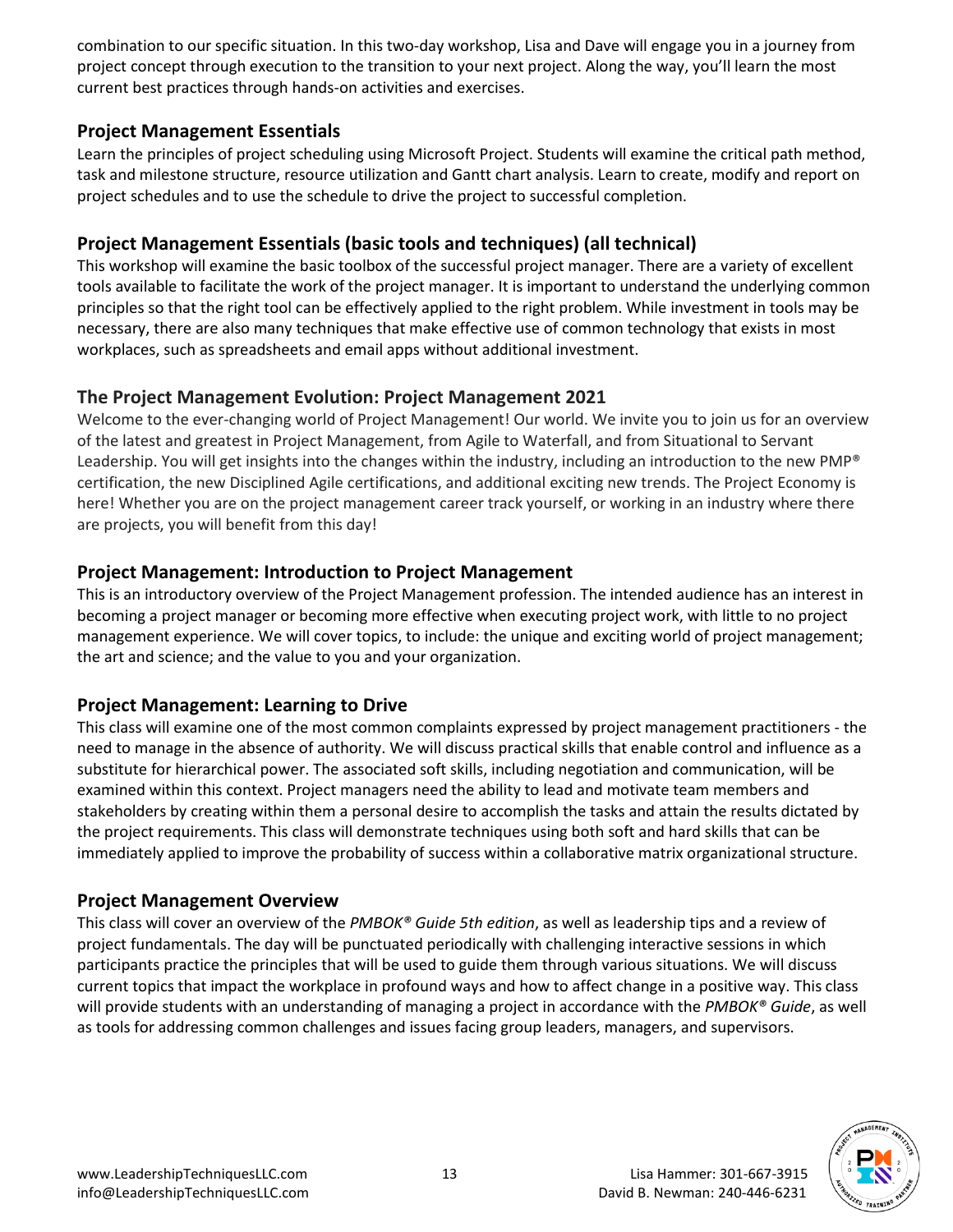### **Project Management: Planning and Scheduling**

Successful project management requires an ability to manage many areas and priorities simultaneously. Utilizing effective tools for monitoring and analyzing project performance enable fast and accurate measurements against baseline to provide guidance in managing priorities.

This workshop takes a semi-deep dive into the specific techniques of Earned Value analysis and the Critical Path method. The presented material is supported by hands-on activities and a capstone project that organizes the tools into a scale-able and repeatable project management process.

#### **PMP Exam Prep 2021 Abstract**

Are you ready for the Project Economy? Do you have the skills you need to turn ideas into reality? Are you able to successfully lead teams under pressure to produce business value? Can you do this and relax enough to sleep at night? The Project Management Professional (PMP)® Certification is recognized throughout the world as validation of your preparedness to lead in this highly competitive and dynamically evolving environment!

The new exam content is half agile and yes, you are still going to need the basics. Traditional project management works when properly applied. An agile mindset can and should be applied to any project environment regardless of the development lifecycle!

The authorized exam preparation content is produced by the Project Management Institute (PMI) and is available through a variety of methods and vendors. The core material is the same from vendor to vendor and is independent of the delivery method. That is why It is imperative that you choose wisely when plotting your course to certification.

We believe there is strong value and a clear return on your investment when you choose a high-quality instructorled program, especially if you have a busy schedule. A complicated work-life balance can make exam preparation extremely difficult! Having access to an experienced coach that can help you along the way, one that will push you when necessary, may be just what you need to climb that next step. We look forward to leading you on that journey!

### **Project Management Reality**

As Project Managers, we are facing an ever-increasing workload and a plethora of problems being thrown at us at light speed! In this seminar we will discuss what you need right now to get your project moving! What are those things that are impeding your success? We will discuss the very real problems that you are facing at work today. Honesty and trust *are* paramount, but how do you engender those qualities in your team members? We all know to coach in private and praise in public, but do we do it? Is your coaching or praising perceived differently by different people? Does age matter? The platitudes and clichés just keep coming at us.

To be a successful Project Manager requires us to call heavily upon our strengths in many areas. Equally important is an understanding of our weaknesses and reaching out for support and reinforcement in those areas. That's the main idea of this workshop! This is a golden opportunity to share ideas and network with people in similar situations, facing similar challenges. We are going to talk about those things that shouldn't be a problem…but are!

# **Project Management Reality (Unsticking Your Project)**

This session will address common problems that do occur but shouldn't. The challenges that plague project managers are often not addressed by the "book" answers. The advice from the industry experts often seems to not quite apply. The real world doesn't often operate in the serial manner prescribed in the books. We have to understand that we are not going to cleanly move through the project phases. We are unlikely to form our team at the beginning of the project, proceed through team development as we move through the execution phases and

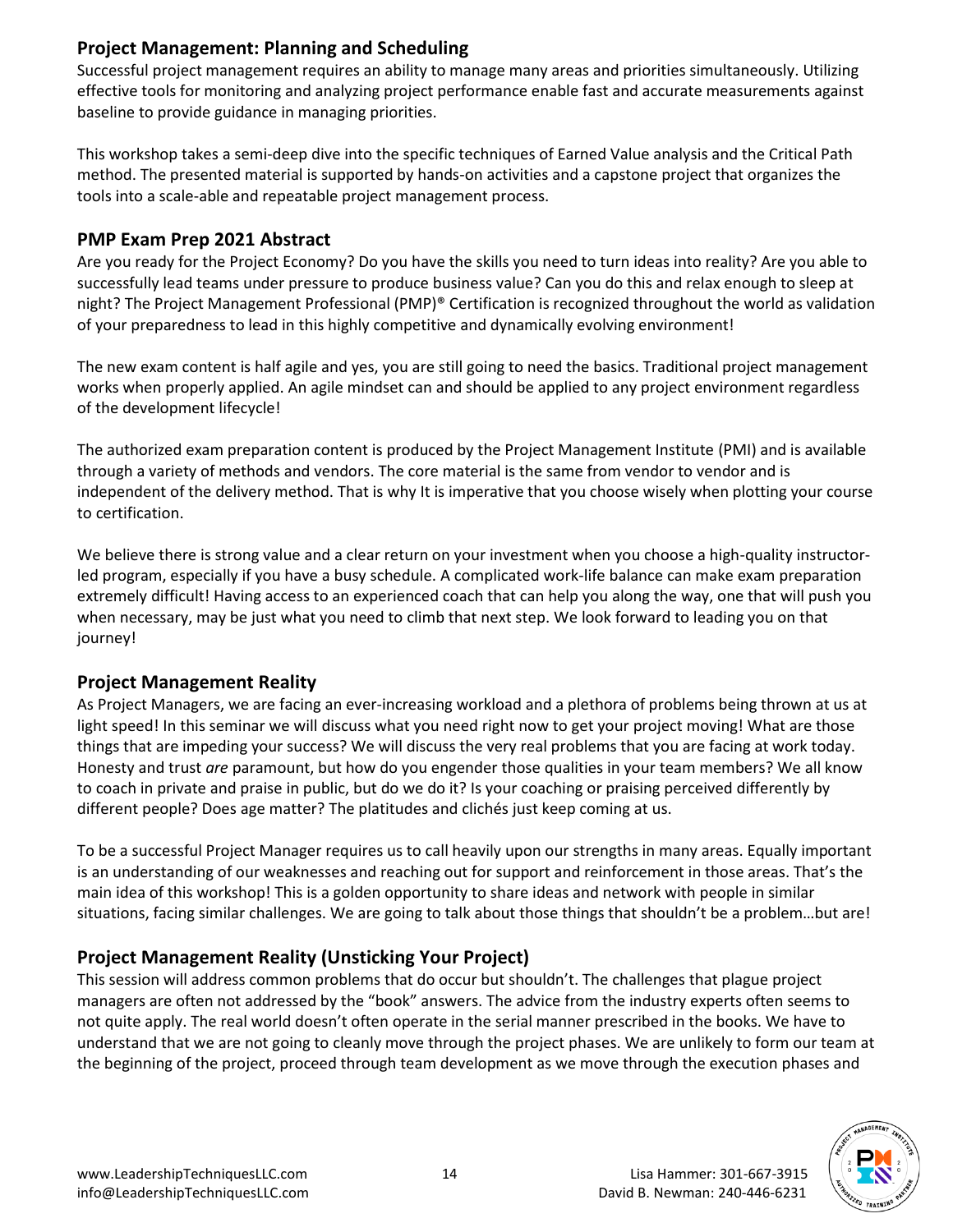then a nice clean adjournment of the team as the project comes to a nice neat and successful conclusion. It is far more likely to feel like this is all happening at the same time and that there is an endless list of problems to solve.

### **Project Management Techniques and Best Practices**

What is project management? A job? A profession? A set of skills, tools and techniques? Yes! It is all of these. Many project managers hold that eponymous title while scores of others labor at the execution of tasks without the benefit of the title or any authority. This is one of the things that makes project management exciting! The typical day for project managers typically…doesn't exist! Project management is both a science and an art. The science constitutes those aspects that generally involved some type of hard numbers; budgets, schedules, etc. The science of project management refers to the hard skills. Those things to which there is a definite answer, a right and wrong. The art refers to the interpersonal skills. The so-called "soft" skills, which are actually quite difficult for many of us to master. This workshop will examine both sides of this equation introducing participants to industry best practices that will facilitate efficient and effective execution against tough project requirements.

### **Project Scheduling Using Microsoft Project (1 or 2-day class)**

Learn the principles of project scheduling using Microsoft Project. Students will examine the critical path method, task and milestone structure, resource utilization and Gantt chart analysis. Learn to create, modify and report on project schedules and to use the schedule to drive the project to successful completion. Students will: be able to identify the critical path and manage variables that affect it; learn to integrate complex constraints in project scheduling; and gain the ability to develop and manage related budget and resource parameters.

### **Reliable Predictions: Taking the Guesswork Out of Project Estimation!**

Your project plan is only as good as the foundation on which it is based - your time and cost estimates. This is not a guessing game! Join Lisa and Dave in this interactive workshop to hone and perfect your estimating accuracy. Become a reliable predictor of project performance. Be a great Project Manager! Hands-on activities will provide you with the experience you need to wade your way through the murky waters of estimation. The *Practice Standard for Project Estimating* (published by the PMI) will be our guide as we increase our understanding of industry best practices and work through the stages of estimating: prepare to estimate, create estimates, manage estimates and improve the estimating process. Good project management is more than reporting status, it's driving your team to success. Developing a reputation as a reliable project manager who consistently meets schedule and budget constraints will separate you from the crowd and propel your teams to even greater achievements!

#### **Requirements Management**

It is critically important that Project Managers be able to practice what is preached, to not only talk the talk, but be able to proudly walk the walk and lead the way to a more engaged and highly motivated project team that is able to execute against aggressive and dynamic requirements and lead the way to an ever-improving work environment. This course will include the following:

- Project Development Life Cycle Selection
- Work Breakdown Structure
- Activity Sequencing
- Requirements Management Overview
	- Needs Assessment
	- Requirements Management Planning
	- Requirements Elicitation
	- Requirements Monitoring and Controlling
	- Solution Evaluation
	- Closing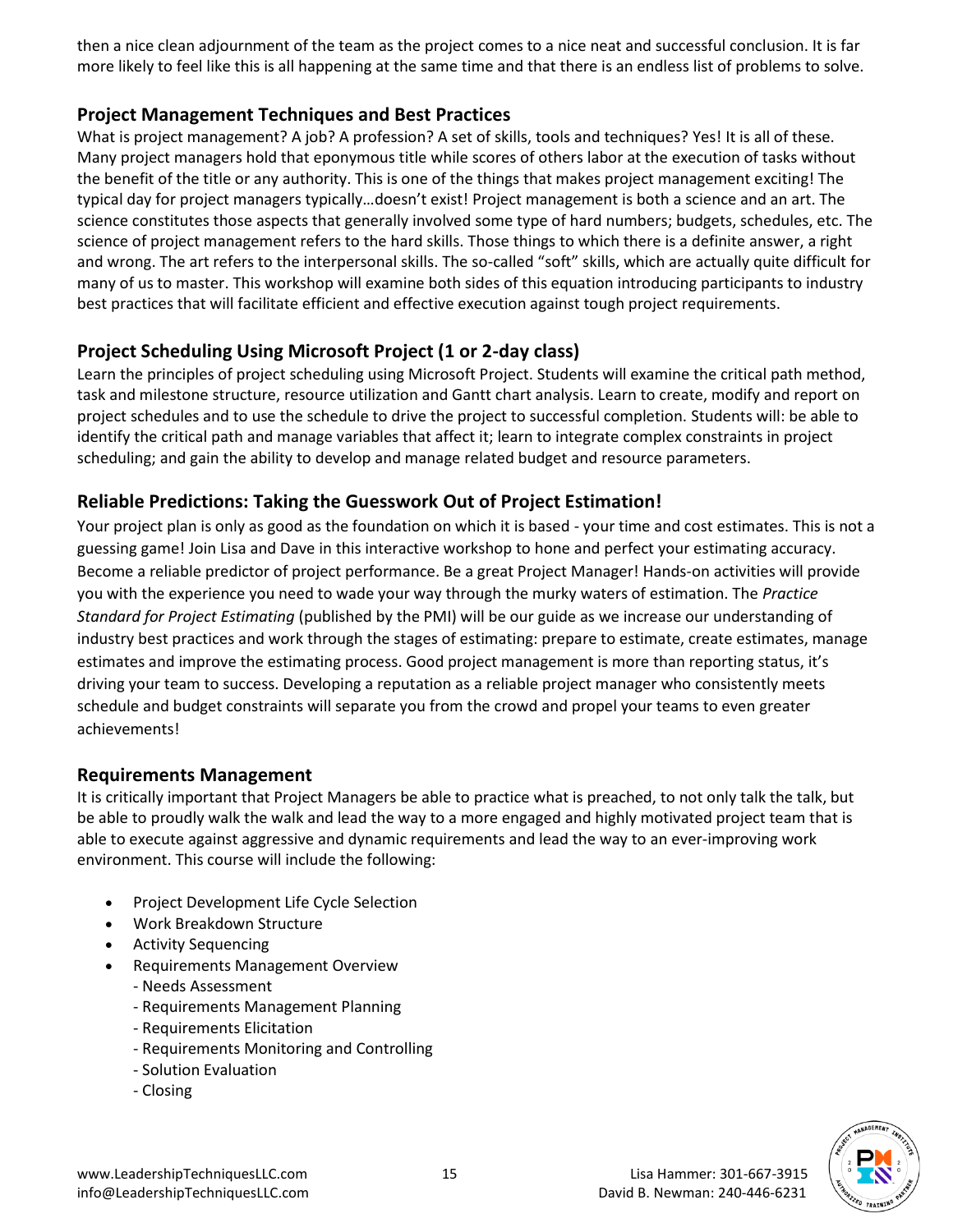- Benefits Realization Management
- Requirements Risk Management
- Agile Requirements Management

During this course, attendees will be able to: understand how to review client documents, including statements of work and other materials to ensure they have the best understand of what is being asked and can develop an optimal solution for the client; become familiar with benefits realization, requirements risk and agile requirements management; and build proficiency in understanding and applying activity sequencing.

### **Sensitivity and Harassment Training**

Workplace harassment in the connected culture extends beyond the workplace. What are our rights and responsibilities with respect to a remote work environment? If you and your boss are social media friends, can your social media activity negatively impact your employment status? How can we ensure that our teams are truly engaged in the work and feel included and free to express themselves?

In this interactive workshop Lisa and Dave will briefly explore some of the ageless rules of harassment, and particularly sexual harassment and then we will move on to current issues such as Diversity, Equity, and Inclusion and the Post-Pandemic Workplace. There are issues that each of us is facing today in the workplace and in our lives that nobody has history or experience with. In many cases we are finding our way as we go.

Fortunately, there are resources available to help guide us. We will explore some of the latest findings and advice from industry experts so you can understand what you need to do when faced with some very challenging issues.

### **Sensitivity Training**

Today's project management professional has pressures from all sides and success requires an environment that is open to input from everyone. Establishing a work environment that is conducive to creativity, innovation and motivation requires a continuous, proactive approach to diversity and inclusion. In this workshop, we will examine and discuss the values, biases, and emotions that can tear a team apart or lead to unparalleled success. It's all up to you! From this workshop you will: understand the meaning and importance of sensitivity and diversity in the workplace; learn to identify bias and ensure that it does not enter or impact the decision-making process; and be able to discern harassment related behaviors and the proper situational responses

### **Sexual Harassment Prevention Training**

Maya Angelou is famously quoted as saying "I've learned that people will forget what you said, people will forget what you did, but people will never forget how you made them feel." Unacceptable behaviors in the workplace are counter-productive and demoralizing. Certain behaviors are illegal and can result in expensive litigation costs and employment termination.

It is imperative that there be a common understanding of what is and is not acceptable and that all employees be able to recognize unacceptable behavior and respond appropriately by reporting incidents and observations in accordance with company policy.

Workplace Harassment can be based on a variety of factors that differ from one person to another, such as race, sex, and disability. This workshop will give employees the tools necessary to recognize harassment in the workplace and help them understand how their behaviors and attitudes may cause offense to others.

### **Stop Wasting Time in Meetings! Effective Facilitation Techniques**

We all love a good meeting, right? Well… yes! The key is to have a good meeting! And what is a good meeting? A meeting that people want to come to! A meeting that they want to participate in! It starts and ends on time and when they leave, they feel that they have accomplished something.

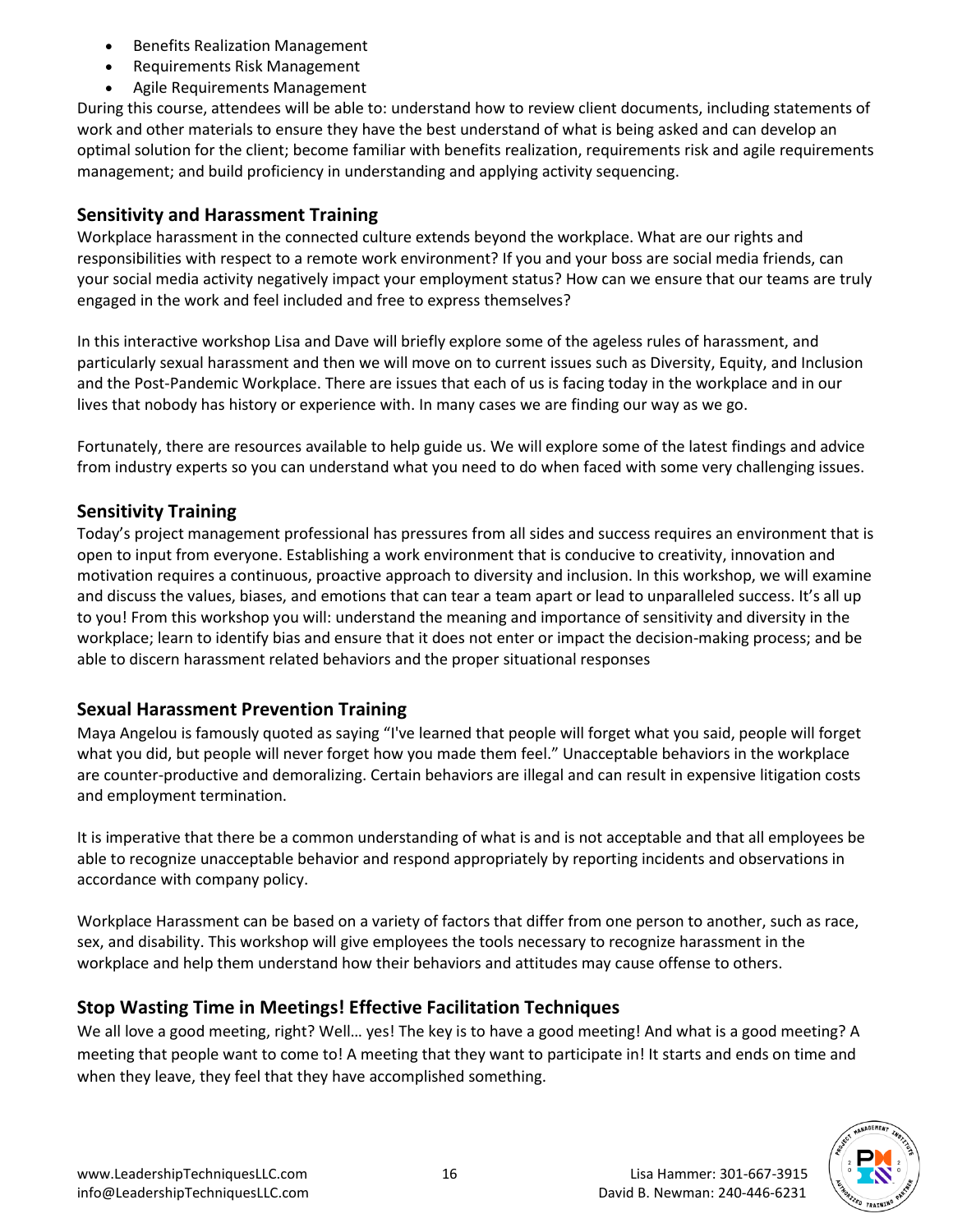Meetings are a widely used and generally efficient communication tool with high costs in terms of time, efficiency, productivity, quality and employee engagement. Combining the topics of personal time management and meetings in this interactive workshop we will discuss various techniques to enable attendees to manage their own time, run great meetings, minimize interruptions and help others to succeed through effective time management and meeting facilitation.

# **The Servant Leader: The True Essence of Leadership**

This workshop is based on the book 'The Servant: A Simple Story About the True Essence of Leadership' by James C. Hunter. The concepts of Servant Leadership are as ancient as written history and have been proactively integrated into Project Management for several decades. It is therefore incumbent on us to understand what is meant by this seemingly self-contradictory term. How do you serve as a leader without having people take advantage of you? How do you get results through service to others? Join Lisa and Dave for an engaging day of discovery in the world of Servant Leadership. Participants will have the opportunity to:

- Understand the values and advantages associated with Servant Leadership
- Review principles from the book 'The Servant' by James C. Hunter
- Apply lessons learned through interactive activities

# **SOS: Serving Our Stakeholders**

Stakeholders are a vaguely defined and quite complex group of people. Our stakeholders are not only those who consume or are impacted by the work we do or the service we provide – stakeholders also include those who *perceive* themselves to be impacted by our results. A frequent complaint is that "our stakeholders will not engage". That is right - they probably don't! That is precisely why we need to proactively engage them! Fortunately, there are tools and techniques that give us options for positive engagement, and we encourage you to join us for a day of interactive discussions and hands-on exercises to help you amplify your engagement success!

### **The Strategic Project Manager**

Congratulations! You are a project manager! Whether this is your first project, or you are seasoned with a successful history of getting things done, you've realized that your ability to maneuver around the obstacles and over the hurdles is highly dependent on the relationship between your project goals and the value of your results to the business. It is critically important to understand the business impact of your decisions.

A project manager who is able to quickly and effectively comprehend and communicate the business value of his/her project elevates themselves in the eyes of executive management because they are able to quickly provide the information needed for decision making at the executive level. A business-savvy project manager is focused on results in a holistic way. They will strive to produce results that satisfy stakeholder expectations and return positive business value while maintaining a motivational environment that yields creative and innovative solutions.

In this workshop, we will examine: areas of interest to the business-value oriented project manager; managing time in a way that enables sustainable output levels; engaging all stakeholders so that project goals and business expectations remain aligned throughout the development lifecycle; and the impact of collaborative communications and the importance of harmonizing a diverse workforce.

These topics seem secondary to many and yet remain the very keys to your success. The return of business value through the investment in your project is the focus of your management. This workshop will help you to

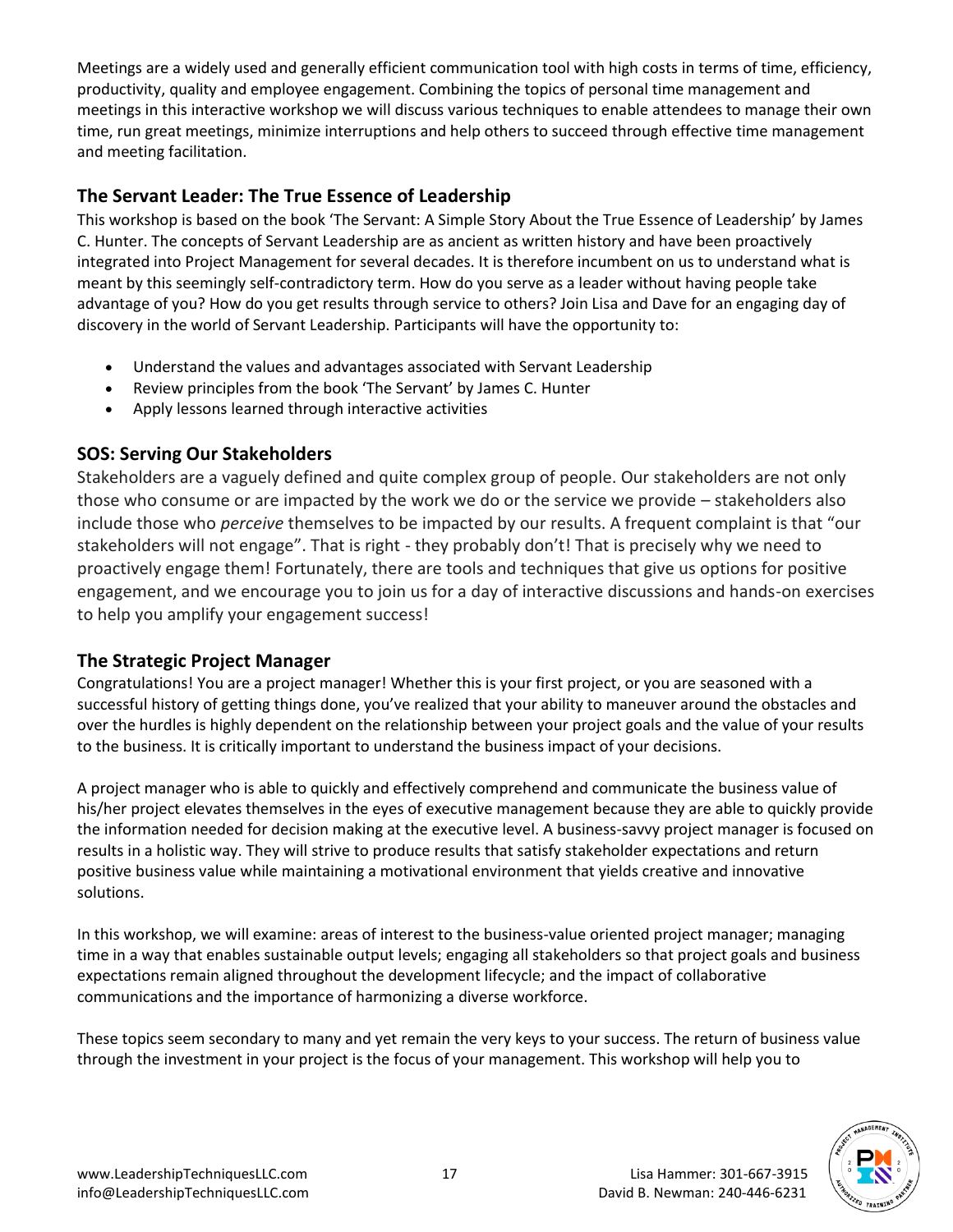understand the business perspective, harmonize your project goals with stakeholder expectations, and lead your teams to greater and greater success!

### **Technical Management in a Dynamic Environment**

The role of the project manager can be tenuous and stressful, especially in an environment where project requirements are vague, and the end results are a combination of measurable tangible goals and intangible results. However, when the entire team, including project management, see the role as a facilitator rather than a task master, the role is clarified, and the value-add proposition is crystal clear.

Results are contractually mandated and measurable progress toward those results are expected at every level within the organization. The project manager in this environment has multiple responsibilities: to facilitate the forward progress of the team, provide required data, and report on progress as expected.

Project managers need to be able to get the right information to the right people at the right time, anticipate challenges and do everything possible to resolve them before they become obstacles. In this workshop, we will examine a more flexible approach to project management that enables a servant leadership inspired approach to team motivation, while driving toward solid results. Employing a tailored process and non-rigid methodologies to project management employee engagement is improved, stress reduced and continuously improving results achieved.

### **Time for Communication**

Is time management a myth or reality? Can we really manage time? We must deal with the existential reality of the expectations that we place upon ourselves and those around us! We really do have to "Get Things Done"! How do we do it? Perhaps the most overused communication tool is "the meeting". How can we use meetings to give our teams more time? This workshop will review important techniques to help you get the important things done, communicate the right information to the right people at the right time, and still find time for yourself!

#### **Transition to Supervisor**

The transition from individual contributor and team member to supervisor or team leader is at once an exciting and stressful time for the new manager. Many of us are promoted to leadership positions based on our specific skills and expertise. The need to get up to speed quickly is paramount and must often be accomplished while transitioning from the individual role.

In other words, the new manager needs to continue doing her old job, learn to do the new job (manage the team) while actually managing the team. This paradigm tends to work a lot better when the team is supportive of their newly appointed colleague. Often chosen from amongst their ranks, this is not always the case and the new manager has the added difficulty of leading a resistant team.

This workshop addresses these issues from the perspective of the new manager role. Attendees will practice positive approaches to coaching and delegating employing proven techniques to dramatically improve their chances of success in their exciting new role!

### **Unstick Your Projects: Leadership Principles & Project Management**

During this course, we will discuss project management and leadership techniques that will prepare individuals to prepare, track, and report the metrics needed to make sound business decisions. You will learn how to prepare meaningful schedules and be equipped with the tools and skills to provide accurate and timely budget and resource information.

Only by knowing the real-time status of your project can you make fast and effective resource allocation decisions! We will show you how to facilitate efficient and effective meetings and to create an environment that encourages motivation and open communication. Topics for the day include:

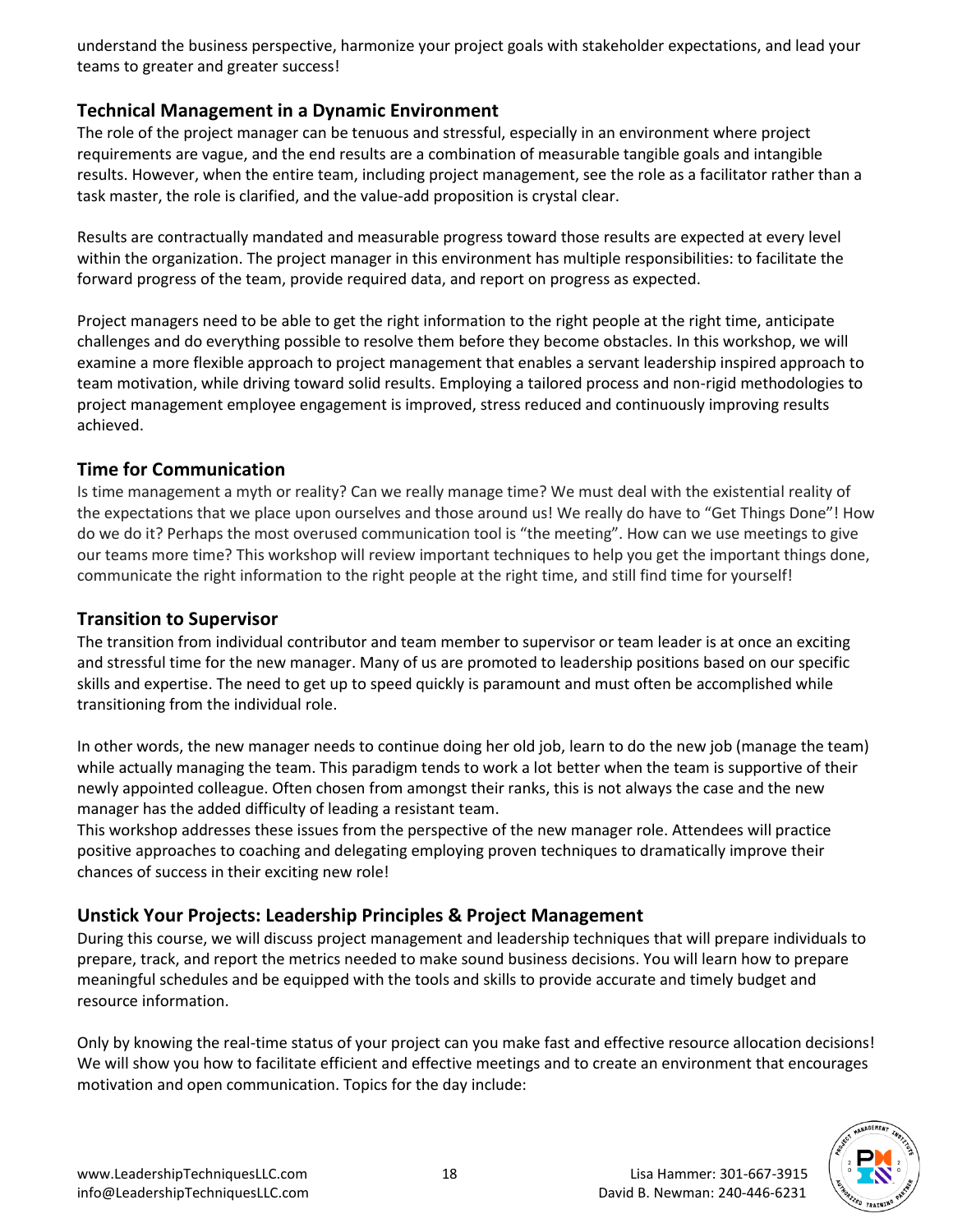- Organization: The PMI, time management, prioritization and management of project constraints
- Schedule: Critical path method, resources and constraints, and contingency
- Budget: Estimating and budget preparation, tracking and reporting, and earned value analysis
- Leadership: Motivation, leading by example, leadership vs. management, conflict resolution
- Communication (Client-Focused): working with clients, negotiation skills
- Communication (Project-Focused): team environment, meetings, brainstorming, staying on track

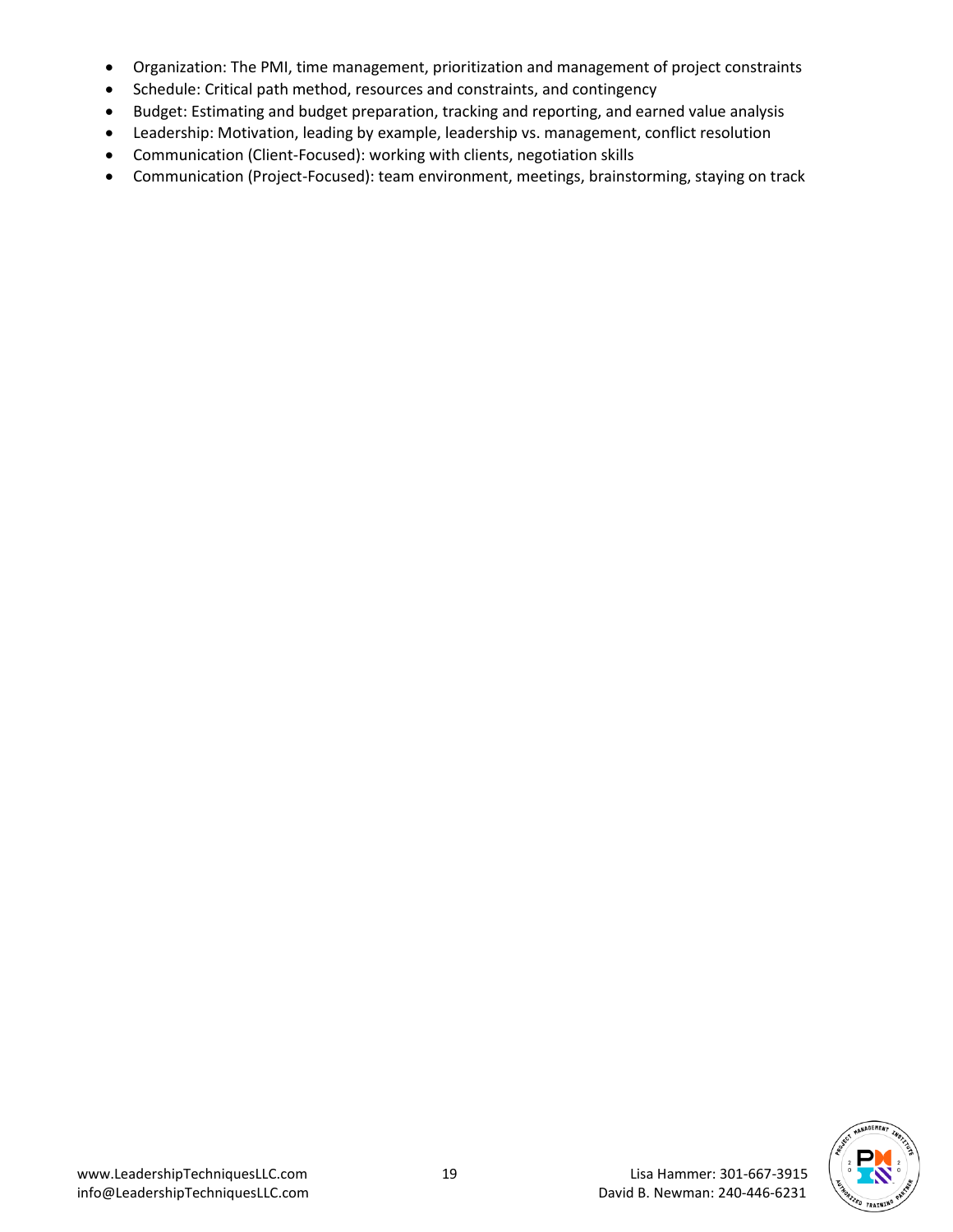# **Topical Live Presentations & Webinars (typically 60-90 minutes)**

### **Accountability: What It Is and How It Works**

What is accountability? Why is it important? What happens if accountability is not a part of the organizational culture? These questions are critically important to project managers - especially those who are in the position of managing without the benefit of authority. Join Lisa and Dave to explore the world of accountability and learn to instill an attitude of accountability in your team to improve results and prevent your projects from getting stuck in the world of blame and finger-pointing.

### **Agile Earned Value**

Agile has come of age as witnessed by its acceptance in mainstream project management as well as the highly regulated field of federal contracting. Sitting right at the intersection of these three, often disparate, entities (Agile Practitioners, Traditional Project Management and the Federal Government) are the tools and methods associated with Earned Value Management. Emerging in the 1960s as a financial management tool, Earned Value has matured into the de facto standard of measurement for project managers throughout industry for approximately the past 50 years. As we advance into the era of development lifecycle integration and the use of hybrid project management techniques, we have the advantage of a proven technique that can be used with the most current methods of project management. We invite you to join us for a brief exploration of the use of earned value measurement techniques, work together on a practical exercise, and share ideas about how these methods may be used in your environment to help keep your projects on track!

### **Agile: Way Out of the Box**

Peter Drucker wrote about "The futures that have already happened". He was referring to trends in corporate economics and explained that he was not predicting the future but rather reporting results as observed within the trends. Well it's happened again; the future is here! Agile is out of the box and is no longer an arcane idea restricted to a radical cohort of software developers who claim to finally have the answer to on-time and onbudget project performance. The wide acceptance of Agile methodologies is evidenced by the Project Management Institute (PMI) offering an Agile-based certification and the inclusion of Agile methodologies as a valid alternative on Federal contracts.

The major principle in Agile is to be able to deal proactively with continuously evolving inputs and goals. As requirements are amended, added, and updated, so must the project baseline be amended and updated. This presentation is about agility within the entire project management process and is independent of the selected project development lifecycle. Is there an area of project management where we should *not* be agile? Can Agile principles be applied in your environment? Let's discuss!

### **Budget Management, PERT Method: Avoid disaster, become an estimating master!**

Are your projects ever late or over budget? Do you have difficulty with the "known-unknowns" gumming up the works? Do you request "buffer" in your schedules and budgets only to have them "optimized out" by secondguessers? The PERT technique has been used for over fifty years to manage project risk and bring the associated projects to a successful conclusion with respect to the project constraints. In this presentation we will show you how to simplify your estimating process and calculate contingency that you can defend!

### **Building and Maintaining a High-Performance Team**

Performance management. Do you dread the thought of it? Why can't everyone do exactly what is required when it's needed? And then there's the same old complaints about managing without authority! Leadership and management training are included in every level of education through high school and college. This means that young professionals are entering the workforce with exposure to enlightened leadership concepts. This is setting

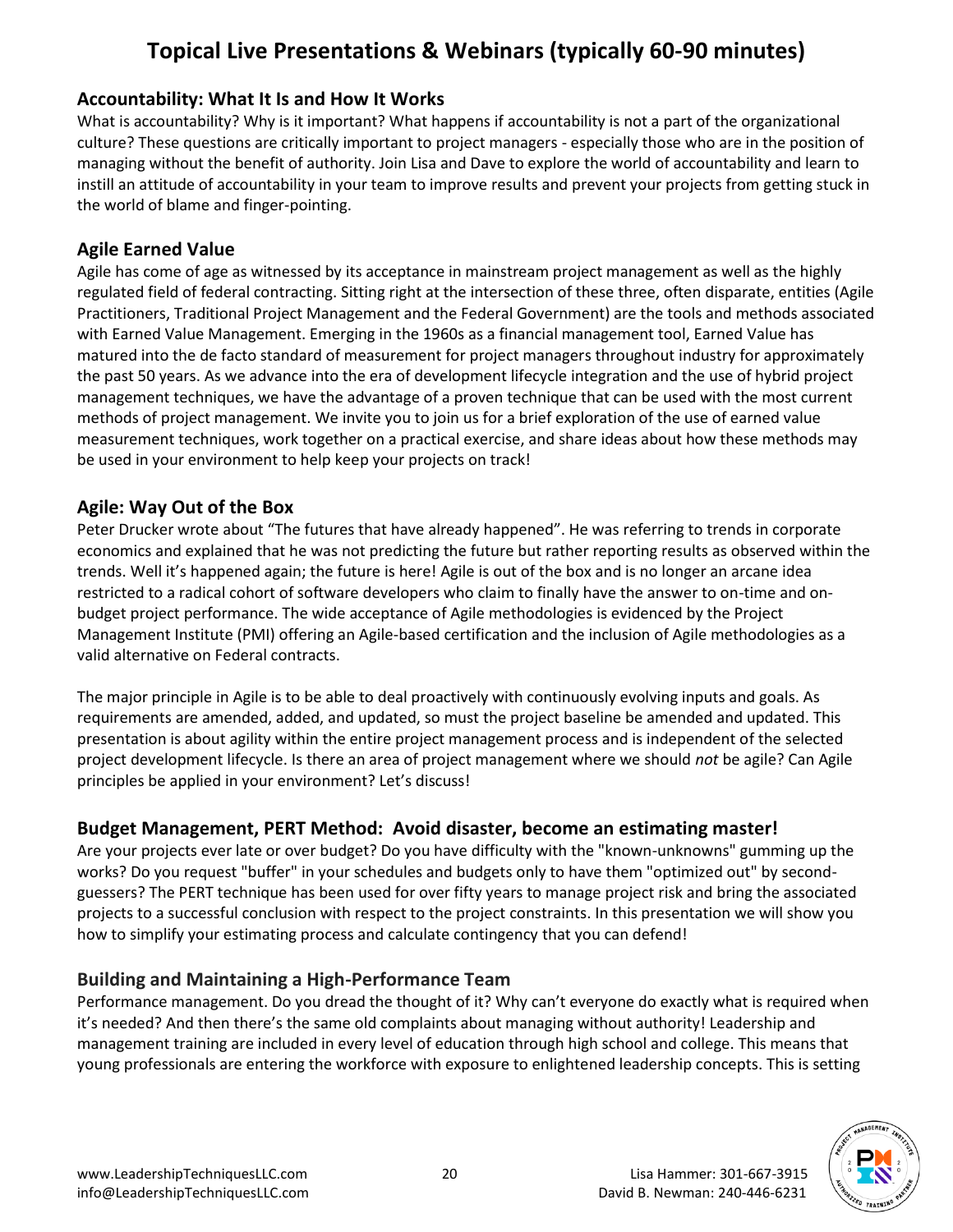an unprecedented level of expectation for performance feedback which we are obliged to meet. In this session we will map out some milestones that illuminate the road of high-performance.

### **Business Analysis: Aligning Project Management Objectives with Organizational Goals**

Success in project management requires the ability to make tactical decisions quickly, and while the traditional role of the project manager has been to drive the project toward success with respect to schedule, budget and quality, more recently our obligation has expanded to include stakeholder satisfaction and alignment with strategic objectives. This focus on taking project management from a wholly tactical paradigm into a more strategic role can be facilitated by the use of business analytics. Executives and Project Managers need to be able to quickly assess multiple projects across the organization in order to evaluate and balance resources and workloads with project requirements and deadlines. Additionally, integrating project metrics and reporting into the organization's strategy and information management systems will help to ensure that projects are aligned with high-level organizational objectives as well as providing metrics such as Key Performance Indicator's (KPI's).

Join us for an interactive and entertaining discussion on the use of Business Analytics to help improve project execution results and provide insight into the interactions of multiple projects. The impact of one project on another is a well-known trap for many Project Managers. This workshop will provide hands-on practice with some very effective business performance management tools such as the balanced scorecard, KPI's, and dashboards to translate data from multiple organizational sources into valuable information that can be used to make better decisions at both the tactical and strategic levels.

#### **Business Ethics**

An organization's ethics will determine its reputation. Ethics is very important, as news can now spread faster and farther than ever before. Good business ethics are essential for the long-term success of an organization. Implementing an ethical program will foster a successful company culture and increase morale and productivity. In fact, it can change lives.

Ethics will have an influence on all levels of operations. It will influence all who interact with the organization including customers, employees, suppliers, etc. All these groups can have an effect on the way a company's ethics develop. In this workshop we will discuss issues surrounding business ethics with an emphasis on the positive impact of understanding policies and the reasons for them. Topics will include:

- What is business ethics
- The management of ethics
- Policies and rights
- Business and social responsibilities
- Ethics in decision making
- Whistle blowing
- Managerial ethics
- Addressing unethical behavior
- Happiness in the workplace

# **Business Ethics: Should I Be Working Here?**

Are there moral absolutes? Is business ethics different than ethics? Should it be? Today's business leaders must have a firm grasp on the answers to these questions, not only because of increased legislative scrutiny, but because Business Ethics have become a strategic imperative! Is your workplace a great place to work? Does the ethos of the organization align with your portfolio of principles and values? If not, what are your options? Can you change the workplace culture? Join Lisa and Dave for a brief exploration of corporate social responsibility and how we can create workplaces that allow greatness to exist and thrive!

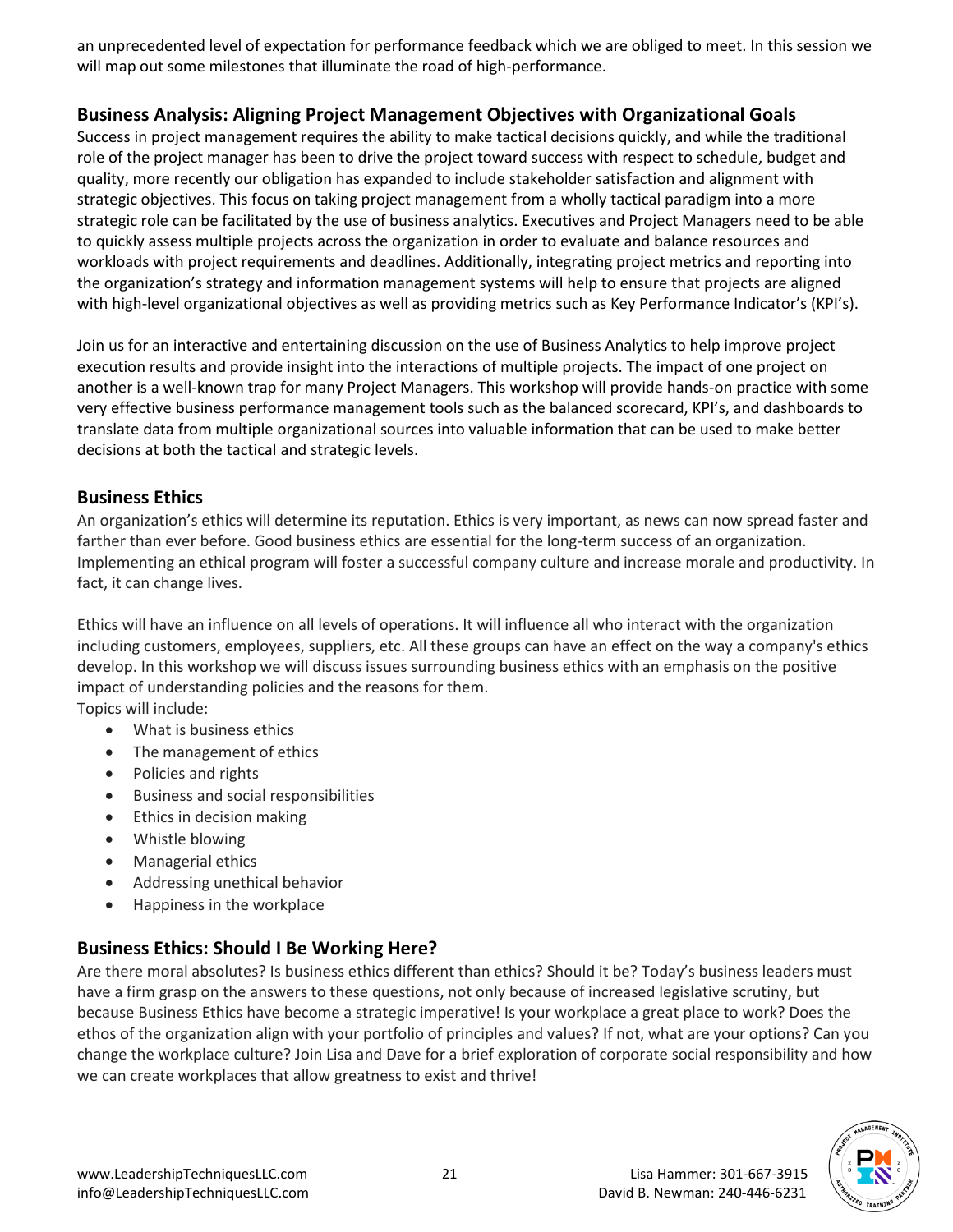# **Collaborative Communications Strategies**

Improve the ability of the staff to work well with others through better communication. Gaining an increased understanding of each other and our collective needs enables the implementation of strategies for producing common ground that leads to progress. Attendees will come away with up-to-date methodologies that will enable them to navigate office politics using creative communication strategies and an understanding of behaviors extending from various types of personalities.

### **Confront Conflicts with Confidence**

When there is more than one person in the conversation (and we hope there is), there is likely to be a difference of opinions. Conflict. In fact, we hope that there will be disagreement! Alternative perspectives and opinions lead to innovation and creativity! The key is to confront the conflict, and not the person. Confront without being confrontational. Disagree agreeably. Let's talk about a few ways to do this and – why it's so difficult!

# **Constructive Criticism and Difficult Conversations**

Project managers, team leaders, and managers are often stymied and stalled by an almost imperceptible slowing of progress. Even when detected it is sometimes difficult to determine the root cause of the problem, and of course, it is right there in front of us! There is a conversation that needs to take place…and it isn't. The atmosphere becomes heavy, there's an elephant in the room. Participants in this workshop will have the opportunity to practice working through difficult conversations armed with an understanding of emotional intelligence and conversational skills. Mastering the art of difficult conversations will help propel you and your team to greater and more reliable success!

# **Difficult Conversations at Work**

Conflict avoidance can lead to a decline in overall team performance; therefore, it is critically important to be able to effectively address issues as they arise. Join us for a brief exploration of acceptable and effective ways to embrace the challenge of having difficult conversations. You'll get a chance to practice as we break into groups to really challenge each other in various behavioral situations. Practice confronting without confrontation and disagreeing without being disagreeable.

# **Disciplined Agile: A Holistic Approach to Project Management**

Be Awesome! Delight Customers! Foster Joy in Your Teams! Project management is an exciting, fulfilling and often frustrating profession. The daily ups and downs and the pressures from all around can often be overwhelming. Here is the good news. With the right set of tools, knowledge, and skills, you can be successful in any project environment!

Disciplined Agile provides you with the most comprehensive toolkit imaginable for project managers. And it comes with a noticeably clear set of instructions that leads us, step-by-step, through a continuous improvement process. You do not need agile experience! The toolkit provides options and a path forward for any project environment.

In this presentation we will explain the four layers of the Disciplined Agile toolkit, and briefly drill down through a process goal example. You will see that as a Project Manager this enterprise-level approach to Project Management can help you, your teams, and your entire organization to better serve your stakeholders, communities, and indeed – help to make the world a better place!

We invite you to join Lisa and Dave for an overview of Disciplined Agile and see how this incredibly practical toolkit can help you and your teams work toward ever-increasing levels of success!

### **Disciplined Agile Scrum Master (DASM): Your New Agile Journey**

**T**he Project Management evolution continues with the integration of Disciplined Agile Delivery (DAD) with the processes, tools, and established techniques that we are familiar with. This exciting approach brings increased agility while simultaneously offering governance and guided continuous improvement. While basic agile methods

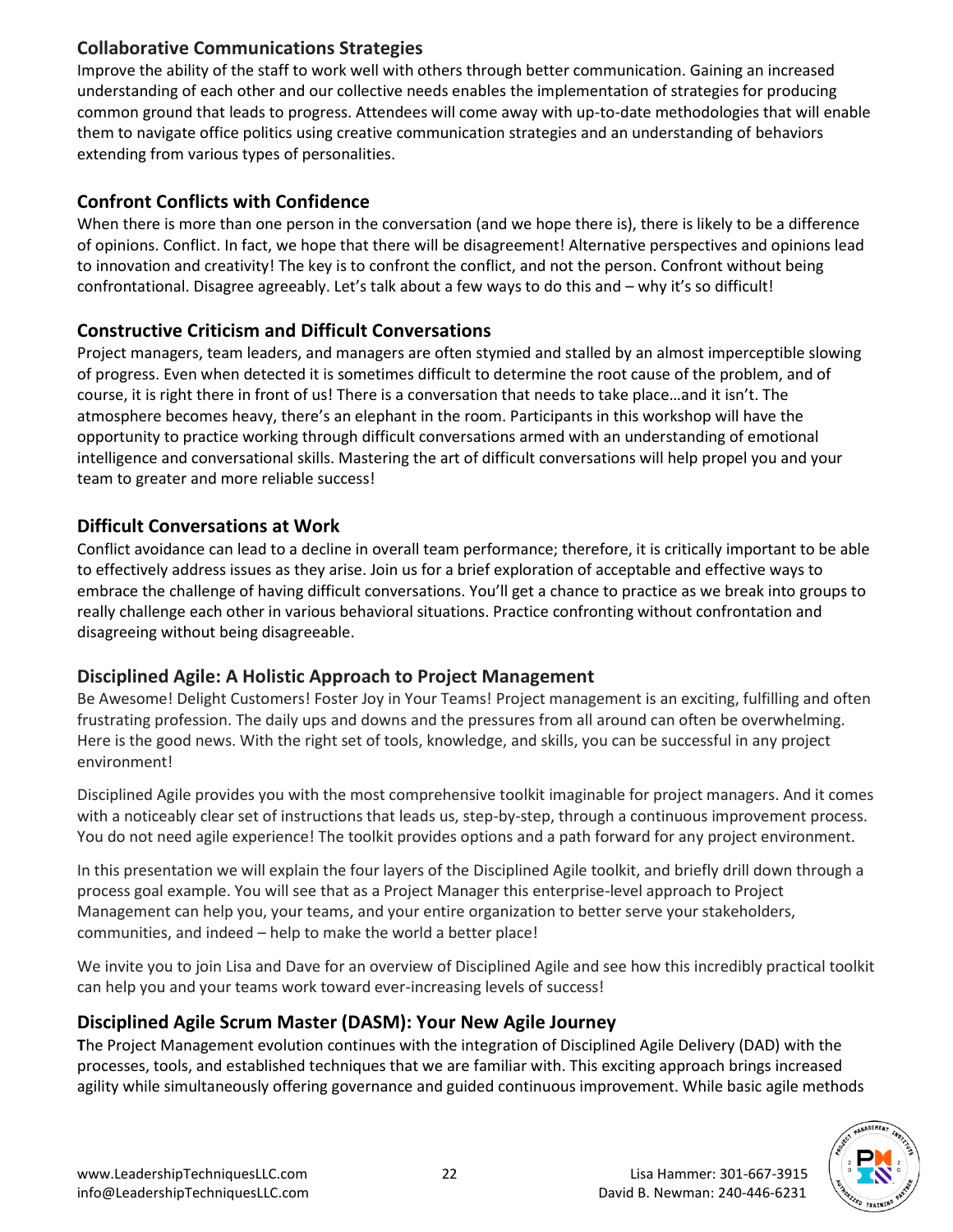such as scrum and Kanban are excellent in certain environments, today's complex programs require an enterpriselevel approach. Disciplined Agile (DA) offers us a holistic, value-driven approach to project management that enables project teams to be successful in their specific environment.

Join Dave and Lisa for an overview of the exciting new addition to the PMI agile certification ladder which begins with the Disciplined Agile Scrum Master (DASM) certification.

### **Diversity in the Marketplace:** *The ABC's of the XYZ's*

Welcome to the multi-generational environment of 2016! Now that we're all here, it's time to get to work on understanding each other. We are experiencing a historically unique era of generational diversity and this unprecedented integration provides a rich tapestry of backgrounds, style trends and purchasing preferences. Compounded by the rapid pace of technological advancement, the impact on business is enormous.

Who has the money? How can we attract a multi-generational buyer-base? How can we simultaneously appeal to baby-boomers, gen-xers, and millennials? What new demands will gen z place on us? The era of instant gratification and immediate communication means that customer service needs to be the number one priority for every business because in this new era a dissatisfied customer has the capability to broadcast instantaneously, before you've even had a chance to recognize the problem! We will discuss the impact that this culture of generational diversity is having on our business environment and the techniques needed for business survival.

### **Diversity in the Workplace**

As managers, we are working at a crossroads of cultural and generational diversity. Our unique national location provides a rich tapestry of backgrounds while our workforce spans five generations! Opportunities afforded by this specific situation can often be overlooked as a result not of negativity, but of a lack of positivity. The advantages available to us can be offset by a passive acceptance of our differences. Join Lisa and Dave as we discuss the benefits that a culture of diversity can bring to your organization and ask if we, as managers, are being proactive enough in our pursuit of high-performance teams.

### **Diversity and Conflict in the Workplace**

Great news! The business environment is more diverse than ever! Multi-generational, multi-cultural, multi-technological workplaces are well-positioned to leapfrog their competition through the strength of ideas and innovation that come with a culture of diversity and inclusion. We invite you to join an interactive discussion about reducing conflict and reaping the advantages associated with an inclusive and inviting workplace.

#### **Driving Projects with Dynamic Dashboards**

Dashboards have been with us since ancient times! The original purpose was to prevent a carriage or chariot operator from being 'dashed' by rocks and mud kicked back by horses' hooves. As carriages changed to cars, dashboards morphed into instrument panels. The original purpose of providing driver protection moved to more modern conveniences such as windshields and fenders.

When implemented effectively, project dashboards are more than an instrument panel. They provide protection by enabling project managers to quickly assess real-time data, derive information from that data, and then communicate the right information at the right time to the right people. This is the very essence of project success!

We invite you to join us for a brief exploration into the world of Project Management Dashboards. We will review some design and decision basics for the initial dashboard design as well as reviewing the top

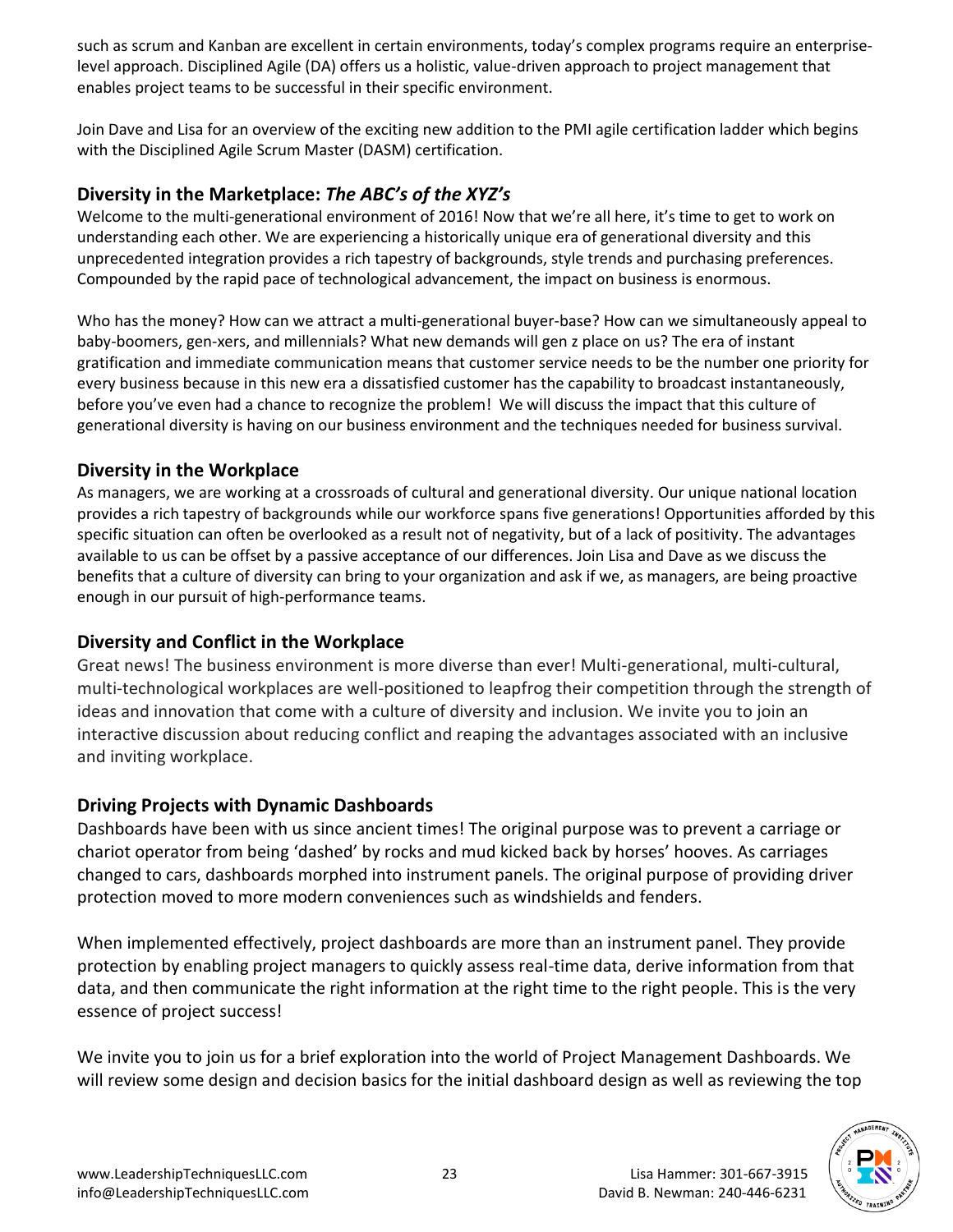names in dashboard software. The presentation will include a short hands-on activity and an overview of free templates available to PMI members.

### **Dynamic Risk Management**

Risk management is one of the most critical areas of project management and yet it is often overlooked or undervalued – until it's too late! This discussion will focus on the necessity for an ongoing risk management process. Creation of a risk register is the beginning of the process, but what happens to the risk register once it exists? Who sees it? Who can add to it? How do we know when an item can be safely removed or deprioritized? When new risk items are exposed, how are they prioritized within the project management plan? Join Lisa and Dave for a lively and interactive discussion about the importance and implementation of a continuous risk evaluation process.

### **Effective Presentations: Mastering Project Presentations**

Presenting material and information to groups is a necessary, yet often overlooked skill for project managers. We are frequently called upon to make presentations. It may be for a simple project meeting, a status review with internal management, or a formal client meeting. Presenting correct and truthful information may get you by, but if you want to truly stand out, an effective presentation can be the key to making a lasting impression. Not only can it help your career, but it's even more important that you represent your team in a way that shines the most favorable light on them! In this brief session, we will discuss the basic principles of preparing and delivering an effective presentation. You will see how slides can make or break the presentation, and perhaps even learn a little about yourself and the great presenter inside of you trying to break out!

### **Effective Time Management**

Where did the day go? Why is the answer so elusive? How can we take control of our time? It may be time to admit that everything will not get done. There is more information available than any of us can process! The frustration is evident all around. And yet we need to drive results. Join Lisa and Dave to discover effective and actionable time management techniques that you can apply immediately.

#### **Emotional Intelligence: Managers Have Feelings Too**

Emotional Intelligence is considered to be a fundamental differentiator in today's business environment. A basic understanding of our emotions and the ways in which those emotions affect communications will help you become the best communicator you can be and lead your teams to new levels of success and collaboration! Join Lisa and Dave for a brief overview of the Goleman Emotional Intelligence Model and discover how you can put the concepts to work for you! Upon completion of this session, attendees will be able to: describe the Goleman Emotional Intelligence model; identify the pillars of Emotional Intelligence; apply the principles associated with Emotional Intelligence in the workplace.

### **Engage for Project Success: Virtual Engagement in the Real World!**

The dynamics of our project environments require resilience, adaptability, and creativity. The soft skills we employ in order to nurture relationships and engage our stakeholders have become more than keys to success – they are now critical to survival. The Project Economy is here and it requires a high-level of engagement from all stakeholders. As President Lincoln (and Peter Drucker) said: "The best way to predict the future is to create it". A proactive approach to stakeholder engagement has become an essential practice whether you are employing agile, predictive or in-between.

The Engagement Matrix is a tool that will help you proactively manage stakeholder engagement. In this presentation, we will demonstrate categorization of stakeholders and apply the results to various stakeholder roles. We will show you the four major areas: Manage, Train, Motivate, and Nurture, and you will receive access to the entire matrix which is broken down into 16 mini-quadrants of advice and direction and then 64 micro-

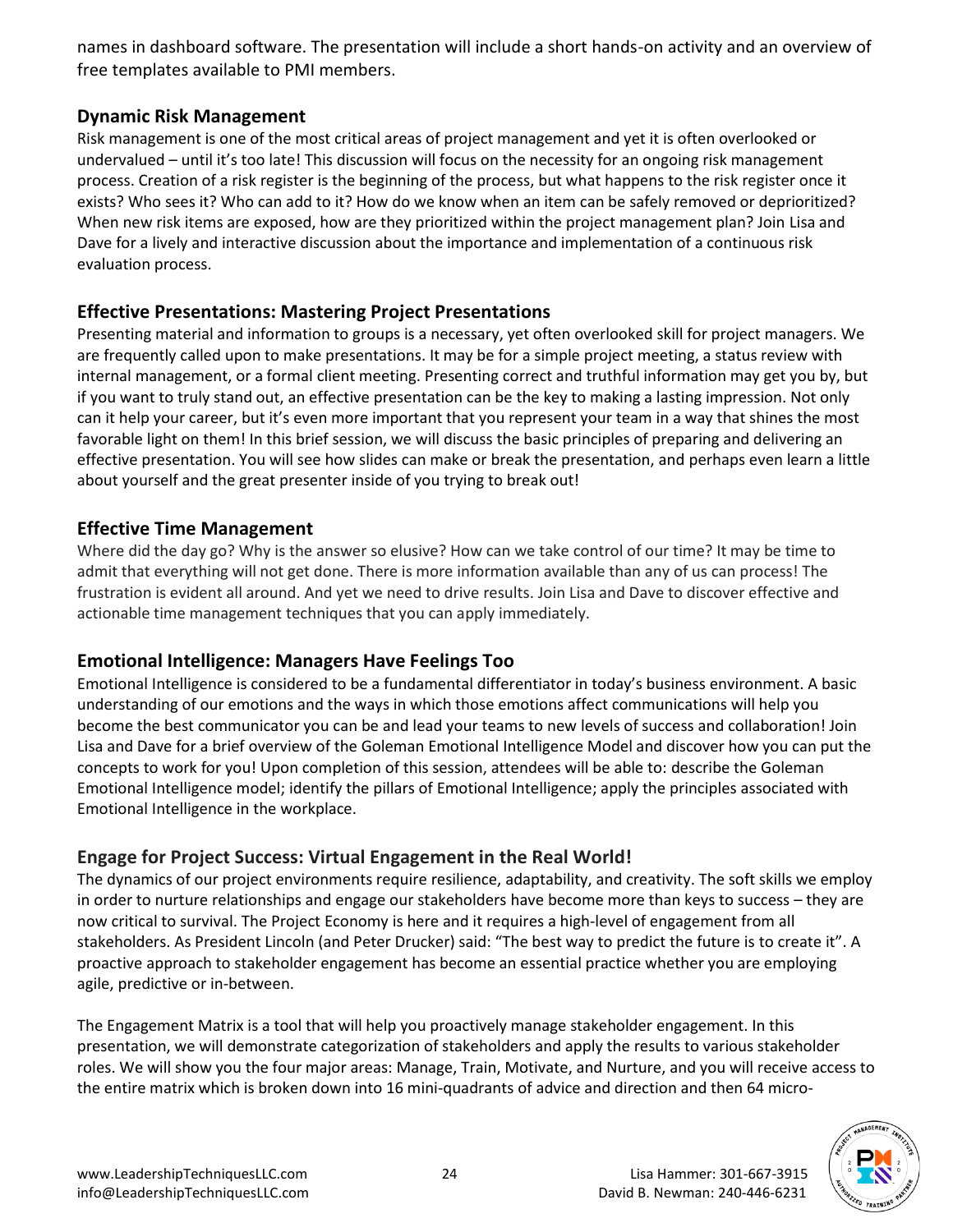quadrants of specific actions. The Engagement Matrix is not for sale – it will be yours to use. Stakeholder engagement, from the team to the sponsors, isn't a passive activity and The Engagement Matrix provides guidance for continuous action. The cycle of stakeholder identification, analysis, and activity is an on-going process that begins before the project and continues indefinitely. The Engagement Matrix will encourage collaboration to become an integral part of your project life, boosting your results, improving the lives of those around you, and enabling your teams to enjoy greater and greater success!

#### **The Engagement Matrix: The PM's Guide to Effective Performance Management**

The Engagement Matrix is a tool that provides a guide for the manager who has responsibility for getting work done by employees over whom he or she may or may not have authority. Using this tool, we can quickly assess an individual's performance and determine the appropriate actions to ensure that we treat our best people as they deserve to be treated and appropriately coach everyone for continuously improving performance.

### **Everything is a Project! Home Project Life Cycle: Idea, Disaster, Delegation**

While we think of projects at work, our lives are full of projects involving family and friends. Often, we are faced with a major project, and don't know where to begin. This workshop will demonstrate how the home project, like projects at work, is much more successful using effective approaches, tools and technologies. We will provide you with effective approached and methods to establish collaborations for starting a project and bringing it to fruition.

### **Generations: Coexist**

We hear it all the time! Five generations coexisting in the workplace. Supervisors and managers struggling to lead employees older than themselves. Age, as with any other personal trait, should have zero impact on workplace decisions. *Must* have zero impact. Experience and knowledge contribute to the value we bring to our employers and clients and our age is irrelevant. When we are evaluated based solely on performance and merit, discriminating factors such as age are not part of the equation. Do older workers have different needs and wants than younger workers? Maybe – and that's why we get to know our employees on an individual basis. What motivates each person? What does each member of your team value? Combining individual empathy with the concept of servant leadership will ultimately lead to a more holistically healthy, happy…and productive team.

### **Getting Things Done: Time Management in the Current Environment**

Is time management a myth or reality? Can we really manage time? Can we get everything done? Well, we definitely don't have the time at the moment to dig into the abstract philosophy of time. We have to deal with the existential reality of the expectations that we place upon ourselves and those around us! We really do have to Get Things Done! Join Lisa and Dave for a brief discussion of a few techniques to help you get the important things done and still find time for yourself!

### **How 3D Printing Enables Agility in Multi-Functional Projects**

3D printing, generically known as Additive Manufacturing, is not only disruptive to the prototyping and manufacturing industries, it is disruptive to the design process itself! The integration of mechanical packaging, electronic componentry, and software development into a cohesive project requires a continuous rebalancing of priorities as challenges arising in one area impose constraints on other areas.

Project managers everywhere are being asked to produce better, faster, and cheaper results! An Agile approach may or may not be the right answer. Meanwhile, mechanical design has historically been treated as a serial process often involving extended and expensive lead times associated with tooling.

Additive Manufacturing enables an Agile approach to multi-functional projects. Join Lisa and Dave for a brief journey through the history of Additive Manufacturing (also known as 3D printing) and an exploration of how multi-functional project managers may use available and affordable rapid-prototyping processes to reduce risk and increase likelihood of overall project success.

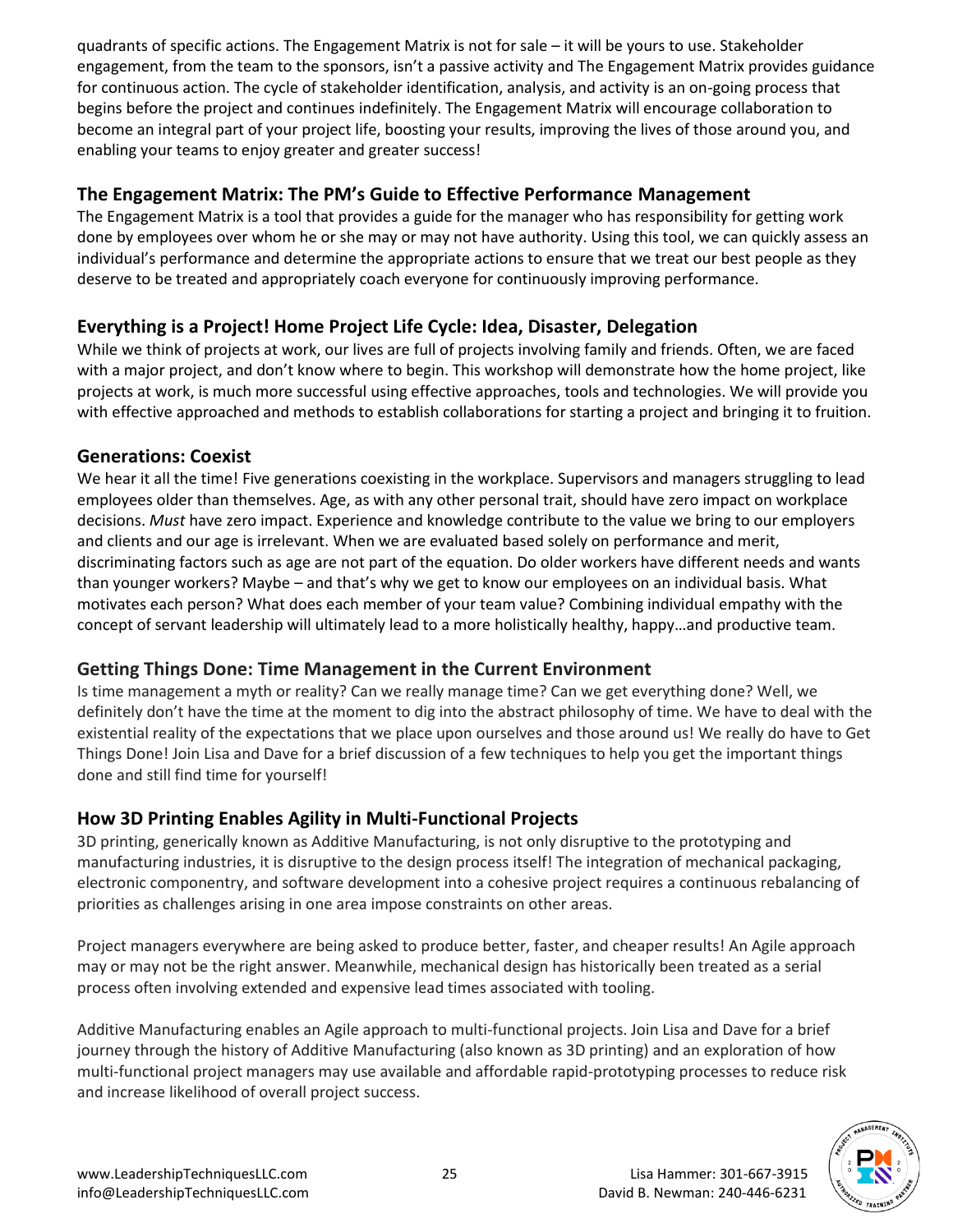### **Inclusivity: Continuing the Conversation**

Why continue the conversation? Because it is our job and context counts! Our teams are working within the context of a nation that is crying out for social justice and racial equality. At the same time, conflict management has moved to the forefront of attention for managers. As leaders in the workplace, we must proactively seek opportunities to resolve discontent. If it exists, it isn't hard to spot! So why is workplace conflict so prevalent? Why do managers spend so much time acting as referees rather than coaches? Join Lisa and Dave as they take a look at ourselves and our teams and ask the question - are we being as inclusive as we possibly can be?

### **Keeping Your Project on Track (Monitor and Control)**

Successful project management requires continuous observation of performance and communications as well as effective measurement of progress against established milestones. This presentation is focused on a pro-active approach to managing the various parameters that impact performance.

### **The Keys to Effective Performance Management**

Performance management. Do you dread the thought of it? Why can't everyone do exactly what is required when it's needed? And then there's the same old complaints about managing without authority! The American workforce is rapidly changing and many of the transitions that we think are coming are already here. The contemporary workforce does not appreciate an annual review, they expect feedback every day. Immediate communication has become the norm! Project management training is included in many colleges and universities and there are even high school programs! This means that young professionals are entering the workforce with exposure to leadership and project management concepts. This is setting an unprecedented level of expectation for performance feedback which we are obliged to meet.

This session we will explore ways to optimize your team's performance. Whether you are responsible for performance evaluations or simply accountable for performance, we're going to discuss tips and techniques to maximize output, minimize confusion, and improve the relationships between you and your team!

### **Leadership With or Without Authority**

Congratulations! Your hard work, training, education and most importantly, your past successes have finally culminated in fulfilling your lifelong dream of achieving one of the most coveted positions: Manager! (or team leader, supervisor, etc.). The title is less important than the fundamental requirement: Does your performance depend upon other people performing well?

You want to help DRIVE success! You want to be a part of a team that not only achieves success, you want your team to be happy. They will stay with and help to grow the organization. They will learn from your mistakes and successes and expand that experience into more continuing improvement throughout the organization. The positive impact you make will reach far beyond the walls of your meeting rooms. Join Lisa and Dave for a lively discussion about why authority is overrated and discover easy-to-implement, proven project planning strategies that you can implement immediately to evaluate your efficiency, improve your execution results, reduce your stress and be ready to get up each morning eager to challenge the day!

### **Leading Without a Title**

You're a Project Manager, and your hard work, training, education and most importantly, your past successes have finally culminated in fulfilling your lifelong dream of achieving one of the most coveted positions: Project Manager. You're fortunate to work in that magnificently magical organizational structure known as the "matrix management environment". You're beginning to wonder how anything ever gets done! Yet it does, projects are successful, people get promoted, things GET DONE! And you want to be a part of that success. Not only be a part of it, you want to DRIVE that success! You want to be a part of a team that not only achieves success in terms of

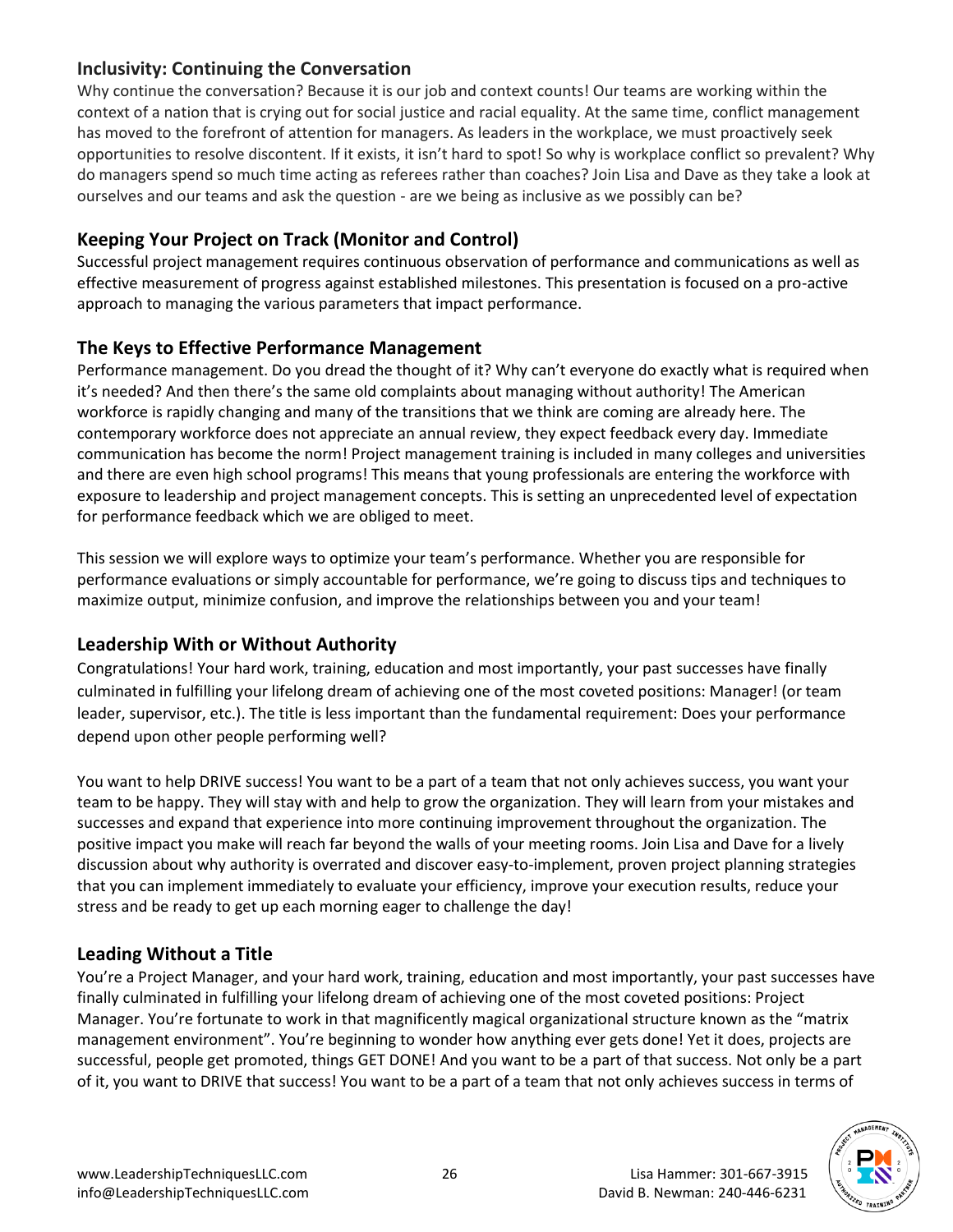the triple constraint, or even the six constraints; you want your team to be happy. They will stay with and help to grow the organization. They will learn from your mistakes and successes and expand that experience into more continuing improvement. The positive impact you make will reach far beyond the walls of your project meeting rooms.

Students will: have a lively discussion about why authority is overrated and discover easy-to-implement, proven project planning strategies that you can implement immediately to evaluate your efficiency; and improve your execution results, reduce your stress and be ready to get up each morning eager to challenge the day.

### **Managers Have Feelings Too!**

Studies have shown a correlation between leadership ability, job performance, and the ability to accurately perceive and manage emotions. While no causal relationship has been proven, it is clear that success in project management is highly dependent on our ability to form and maintain positive relationships.

Join Lisa and Dave for a brief exploration of the connection between emotional intelligence and success in project management. When we love our work, it shows! It spreads! It is infectious! And when our team loves work, they stay! What's love got to do with it? Everything!!!

### **Managing Change**

Change is a constant in many of our lives. All around us, technologies, processes, people, ideas, and methods often change, affecting the way we perform daily tasks and live our lives. This workshop will explore tools to implement changes more smoothly and to have those changes better accepted. The discussions will also provide participants with an understanding of how change is implemented and the importance of managing their reactions to change in order to create a more positive work experience and foster a more effective workforce.

### **Mastering Your Presentation Techniques**

Presenting material and information to groups is a necessary, yet often overlooked skill for today's managers. We are frequently called upon to make presentations. It may be for a simple meeting, a status review with management, or a formal client meeting. Presenting correct and truthful information may get you by, but if you want to truly stand out, an effective presentation can be the key to making a lasting impression. Not only can it help your career…it's even more important that you represent your team in a way that shines the most favorable light on them! In this session, we will discuss the basic principles of preparing and delivering an effective presentation. You will see how slides can make or break the presentation, and perhaps even learn a little about yourself and the great presenter inside of you trying to break out!

### **Meetings and Time Management in a Virtual and Non-Virtual World**

Is time management a myth or reality? Can we really manage time? Can we get everything done? We do not have the time now to dig into the abstract philosophy of time. We must deal with the existential reality of the expectations that we place upon ourselves and those around us! We really do have to Get Things Done! How do we do it? The most used and overused communication tool is "the meeting" How can you use meetings to give our team more time? We hope you will Join Lisa and Dave for a brief discussion of a few techniques to help you get the important things done and still find time for yourself!

### **Meetings For Which They Will Show Up**

Did you say we get to go to a meeting this afternoon? **YAY!!** Said no one. ever. Well…that may be an exaggeration but then again, it may not be much of a stretch. It is a shocking industry statistic that managers waste as much as 30% of their time in meetings that are ineffective. In this session we will discuss the meeting as a communication tool as well as effective and efficient meeting facilitation.

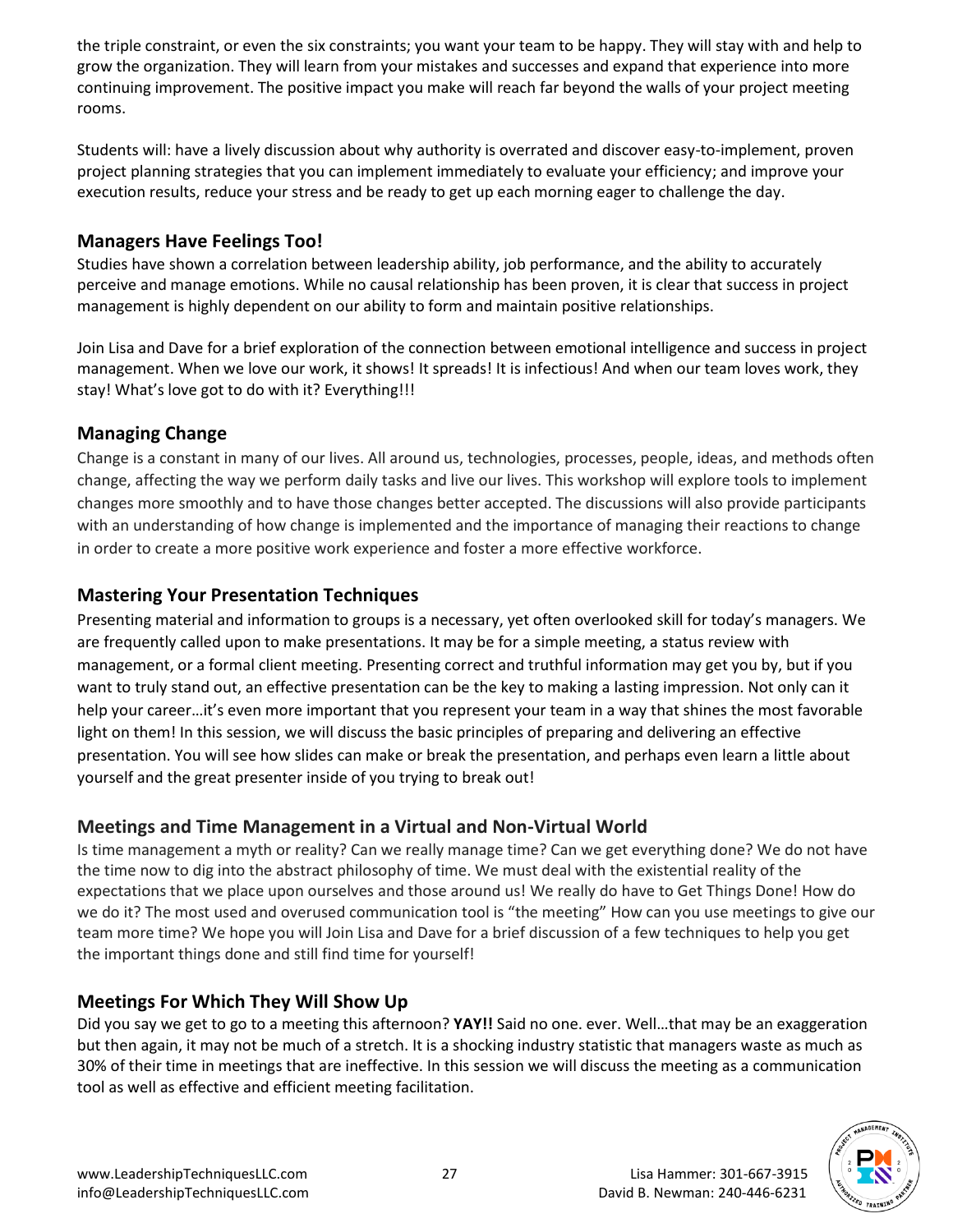### **Meetings That Matter**

Meetings are an important, and often misused, communications tool. They are expensive in direct cost and often astronomically costly in the indirect costs of employee morale and lost productivity. In this brief session (really, it's a meeting) we will outline tips and techniques that will help you facilitate engaging and effective meetings that will matter!

#### **Mentoring, Delegating, and Coaching for Optimal Performance**

Effective delegation is one of the keys to being able to manage our time. One of the most common excuses for not delegating is that "it's faster to just do it myself". When you find yourself saying this it may be time for some coaching. You need to be able to delegate clearly and efficiently, and you also need to be able to mentor your people without micromanaging. In this session we will discuss the keys to effective delegation and give you some tips for optimal and efficient mentoring and coaching.

### **Negotiation Skills for Project Managers**

This session explores the basic tenets of principled negotiation strategies including the concept of expanding the options to create a win-win-win scenario. Attendees will learn to improve their negotiation skills and facilitate the process by finding common ground and defining their own needs and wants and understanding the needs of their counterparts in the negotiation.

#### **Never** *Just* **a Volunteer!**

"I'm just a volunteer". Too often we hear this excuse when it comes to missed deadlines and unrealized performance expectations. Project managers have a fantastic opportunity to apply their hard-earned people skills and eliminate this language from their team of volunteers! Motivation and performance management are as critical to leading a team of volunteers as in any leadership scenario. We need to engage our volunteers so that they treat the position as if it were a real job.

### **Out of the Office, NOT Out of Touch! Project Team Engagement in the Virtual Era**

Stakeholder engagement and communications are critical factors in project success, and at the heart of it all is the project team. According to the Project Management Institute's (PMI®) Pulse of the Profession 2020 Study, "It's the leaders who can mobilize the right team members to help the company move faster and achieve results who will thrive in The Project Economy."\*

Enthusiastic involvement of the project team has become an increasingly complex issue, as teams have continued to evolve in recent years to a remote work environment and more now than ever most if not all work is being done through virtual teaming.

During this workshop, we'll discuss project team engagement with a specific focus on the opportunities and challenges associated with working remotely. We'll cover some basics like appropriate levels of conversation, and we'll dig into more complex items like how to manage difficult conversations in this new normal.

Getting comfortable with this new paradigm we find ourselves in will take time. Project team leaders and project managers have a tremendous opportunity to help teams stay engaged and focused. This workshop will help bolster your essential skill toolbox. Ready or not, here comes change! Are you ready?!

### **Performance Management through Employee Engagement**

Performance management. Do you dread the thought of it? Why can't everyone do exactly what is required when it's needed? And then there's the same old complaints about managing without authority! In this presentation we will explore ways to optimize your team's performance. Whether you are responsible for performance evaluations

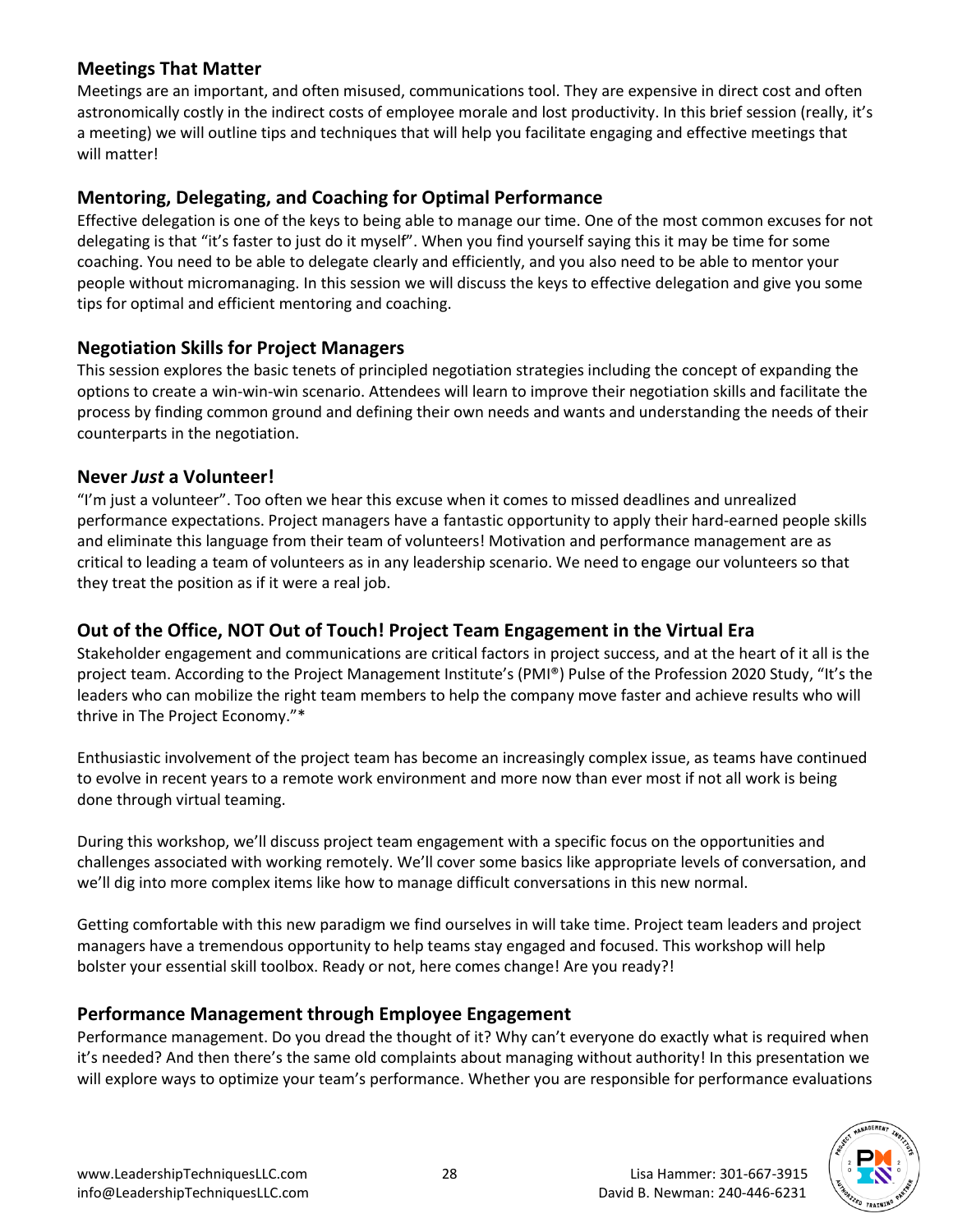or simply accountable for performance, we're going to discuss tips and techniques to maximize output, minimize confusion, and improve the relationships between you and your team! The process begins with defining clear objectives, continues by ensuring that everyone agrees that those goals are attainable and worthwhile, and then closing the gap between desired results and actual accomplishments and behaviors. The American workforce is rapidly changing and many of the transitions that we think are coming are already here. The contemporary workforce does not appreciate an annual review, they expect feedback every day. Immediate communication has become the norm!

### **The PMP of Tomorrow: A New Paradigm!**

Are you ready for the Project Economy? Do you have the skills you need to turn ideas into reality? Are you able to successfully lead teams under pressure to produce business value? Can you do this and relax enough to sleep at night? The new exam content includes a significant amount of agile, and yes, we are still going to need the basics. Traditional project management works when properly applied. An agile mindset can and should be applied to any project environment regardless of the development lifecycle!

Join us for this brief presentation where we will review the recent changes and current evolution taking place within the project management industry to help you stay current and differentiate between fact and fashion when it comes to project management techniques.

### **Presenting with Power and Poise**

For many people the thought of delivering a presentation invokes a fear that is nearly unparalleled! Yet, the ability to prepare and deliver effective presentations can make or break your career! Speaking clearly and concisely in front of an audience requires preparation, practice, hard work, and knowledge of the skills required. The good news is that the skills you need to be a great presenter are at your fingertips. In this session we will provide you with the knowledge you need to create presentations that stand out from the crowd!

### **Project Management for Human Resource Professionals**

While there is a growing interest in soft skills amongst project management professionals, there is equally a need within the human resource profession for knowledge of and ability to apply project management theory, concepts, approaches, and principles to achieve success! Here are three reasons for Human Resource professionals to learn Project Management principles:

- 1. There are many projects being executed in the HR department
- 2. HR professionals need to understand the skills required to effectively support the project management function of the organization
- 3. HR professional certifications require PM knowledge

This is an exciting time in the world of Human Resource professionals and a new era in the Project Management profession. Once known as the "accidental profession" the PMP certification is now one of the most sought-after certifications available.

While stakeholder management and employee engagement are hot topics in the project management industry, the need for project management skills has emerged within the human resource profession and your human resource skills are invaluable as we must get our work done through others. This requires emotional intelligence, advanced interpersonal communications skills and an understanding of motivational techniques. In this session we will discuss the intersection and union of these two professions and discuss the project management fundamentals that are critical to the success of any project.

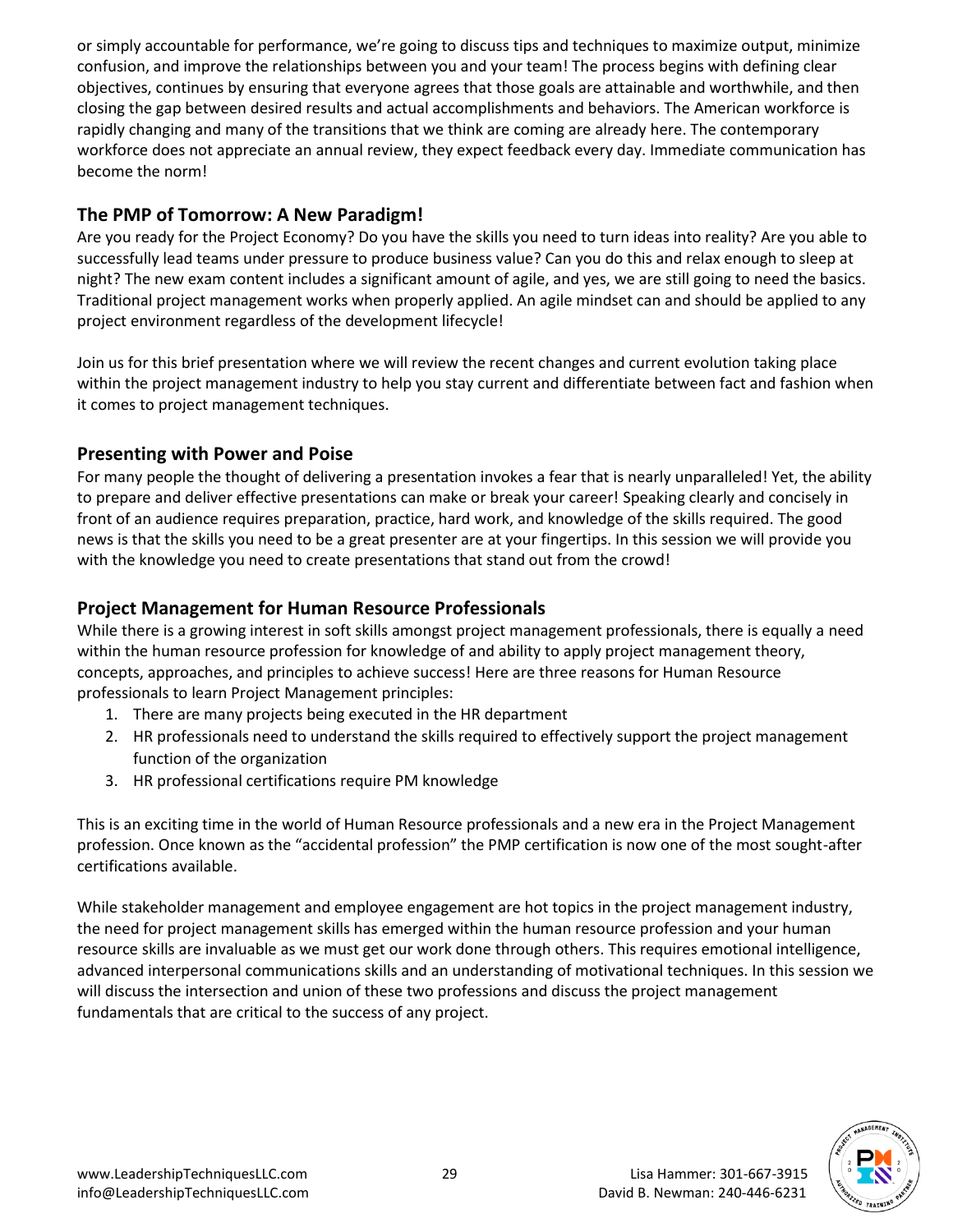### **Project Management: Not Just for Project Managers!**

Welcome to 2021 and The Project Economy, one in which people and relationships are as important as skills and knowledge. There has been an evolution in Project Management as the industry has morphed from a focus on process and knowledge to a more holistic view of organizational needs and putting people first. At the same time, there has been a shift in industry to more flexible leadership techniques that require leaders to be resilient and adaptive to changing situations. Join Lisa and Dave as they discuss the latest Project Management techniques and how you may be able to apply them within your organization to drive great results!

# **Project Management Overview**

Project management -- what is it? Is it for you? Is it for your team? Can it help you achieve your SOP goals? Any size project can benefit from effective project management processes and techniques. Join Lisa and Dave as we discuss project management, the Project Management Institute and the Project Management Professional (PMP) certification. We will enthusiastically share our extensive and eclectic experience in this dynamic and expanding profession. Project management is a transferable skill and can be applied in any setting. This relatively unique characteristic means that learning these skills can be powerfully effective in improving your leadership and management effectiveness and opportunities.

# **Project Management Trends**

Throughout the history of the practice of project management we have been subject to a plethora of techniques and practices that, while fashionable at the time, became obsolete very quickly. For several years many saw Agile as one of those short-term quick-fix ideas that would soon be remembered as nothing more than a buzzword.

By now most of us realize that that hasn't happened! Agile has become one of several trends that are changing the way we accomplish our goals. In this brief presentation, Lisa and Dave will look at some of the current trends that are shaping our industry, and then you can decide…fashion or fundamental?

# **Project Managers Have Feelings Too!**

In 1995, Daniel Goleman authored a highly acclaimed book entitled *Emotional Intelligence,* and it was revolutionary in its impact on the workplace. The foundational principles – self-awareness, self-regulation, social skills, empathy, and motivation – are widely considered to be at least as important as subject matter expertise. Studies have shown a correlation between leadership ability, job performance, and the ability to accurately perceive and manage emotions. While no causal relationship has been proven, it is clear that success in project management is highly dependent on our ability to form and maintain positive relationships. Join Lisa and Dave for a brief exploration of the connection between emotional intelligence and success in project management. When we love our work, it shows! It spreads! It is infectious! And when our team loves work, they stay! What's love got to do with it? Everything!

# **Project Managers: Our Time Has Come!**

The Project Economy is here, and it requires a high-level of engagement from all stakeholders. Our focus is changing from process groups and knowledge areas to People, Process, and the Business Environment. The focus on agility, resilience and leadership will continue to emerge as agile has now become more than a lifecycle - when successfully implemented agility is a way of life. Join us for a brief look at some of the changes that are coming. The new PMP exam. The integration of Disciplined Agile and FLOW. The new ATP program - and more! As President Lincoln (and Peter Drucker) said: *"The best way to predict the future is to create it".*

# **Risk Management in a Scrum Environment**

There is an increasingly popular notion that an Agile development cycle eliminates the need and effectiveness of traditional project management. As the age-old saying goes…we need to be very careful to not "throw out the baby with the bathwater". While we eliminate the waste in the project development environment, we need to

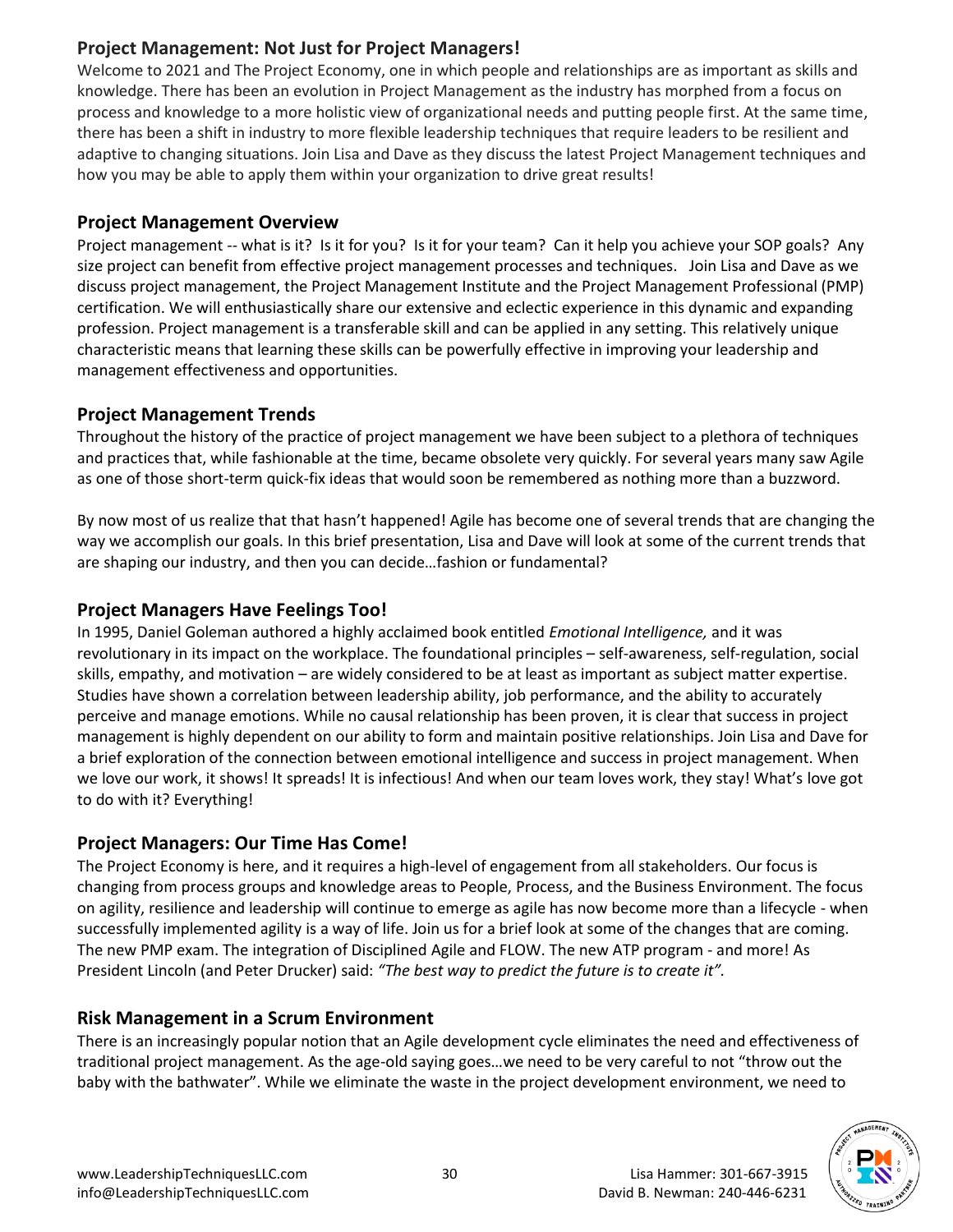carefully ensure that we are still doing the necessary risk mitigation. The Scrum environment supports a very proactive approach to risk management.

Join Lisa and Dave for a brief and interactive discussion on the ways in which we make sure that risks are being identified and appropriately managed in the fast-moving world of Scrum project development.

### **So, You're an Entrepreneur: Ten Things Every Small Business Owner Needs to Know**

Congratulations! You've opened a business! Hung out your shingle as they say! You've done your due diligence, raised the money, seeded the idea, sweated, worked, and sweated some more, and then the worrying began. But you're there. You've got your business running. What's next? Who knows! That's the thing. None of us really knows what's coming next so we need to prepare for the unknown. That's where Lisa and Dave can help. They are experienced entrepreneurs. "You should not do this" are phrases they heard quite often when they were floating the idea. It's not easy to be an entrepreneur. And during a slow period a few years later, the advice of a friend was to "close the business and get a job". That was several years ago (and we didn't heed that advice). Now we are inviting you to join us for a discussion of the things we need to know to survive this affliction we call entrepreneurialism.

### **So, You're a Supervisor: Ten Things Every Supervisor Needs to Know**

Congratulations! You've been promoted! You're the boss! The big kahuna!! Well, you're at least a front-line leader or project manager. You may have attended some training; you may be naturally a great leader. Chances are, if you are a in a leadership role for the first time, you may be surprised by what you are finding. You may feel alone. You are probably feeling a lot of pressure. After all, they promoted you, and they are expecting results. Your team is expecting leadership. And many first time leaders have problems that are compounded by the fact that as a lower level leader, you may be managing lower priority activities, which means that resources are scarce. In many cases, you are a working supervisor. You are the scarce resource. Join Lisa and Dave as they provide some advice based on years of experience on many sides of the managerial equation, and some tips based on their current immersion in the world of project management and leadership. A world that they would love to share with you so that you can use leadership *magic* to allow your teams to reach their full potential!

# **The Servant Leader: The True Essence of Leadership**

The concepts of Servant Leadership are as ancient as written history and have been proactively integrated into modern leadership practices. It is incumbent on us to understand what is meant by this seemingly selfcontradictory term. How do you serve as a leader without having people take advantage of you? How do you get results through service to others?

We must adopt this style of leadership in order to "innovate, lead positive change, and create sustainable value" with our teams. This is the style that works and organizations that recognize and adopt this transformational style are most successful, have happier employees, which leads to increased productivity. Join Lisa and Dave for an engaging session of discovery in the world of Servant Leadership.

# **The Strategic Project Manager Presentation**

Congratulations! You are a Project Manager! Whether this is your first project, or you are seasoned with a successful history of getting things done, you know that your ability to maneuver around the obstacles is dependent on the relationship between your project goals and the value of your results to the organization. It is critically important to understand the business impact of your decisions. The project manager who can quickly comprehend and communicate the business value of the project elevates themselves in the eyes of management. They can provide the information needed for decision making at the strategic level.